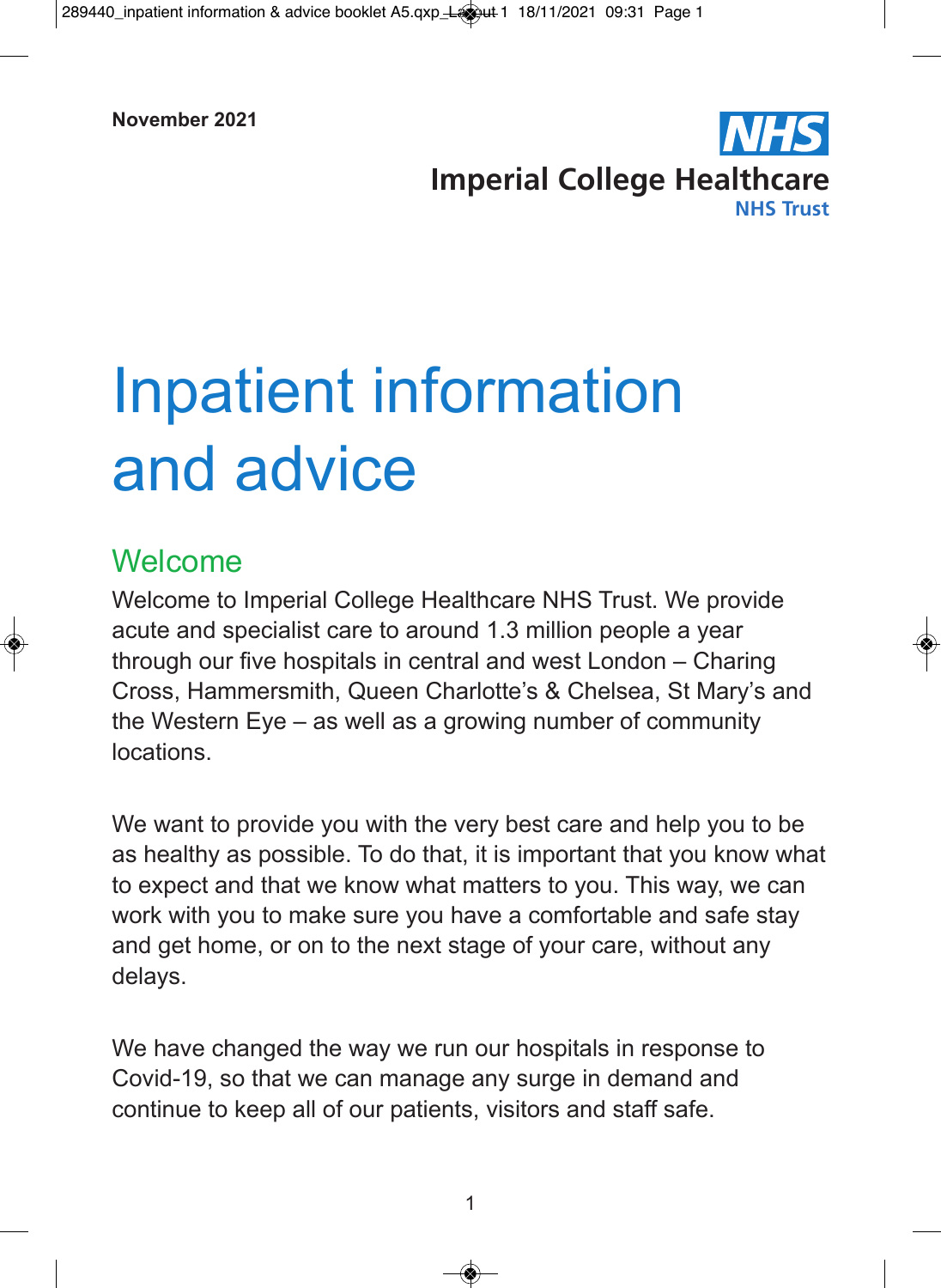This booklet explains how things have changed and what this might mean for you. Your clinical team will provide specific information about your ward and your treatment. Our response to Covid-19 continues to evolve as we learn more about the infection. We continue to update this booklet as and when there are further changes.

# Talk to us

If you need any help at any time, please do not hesitate to ask a member of staff and, if you can, please let us know what worked well and how we can do better.

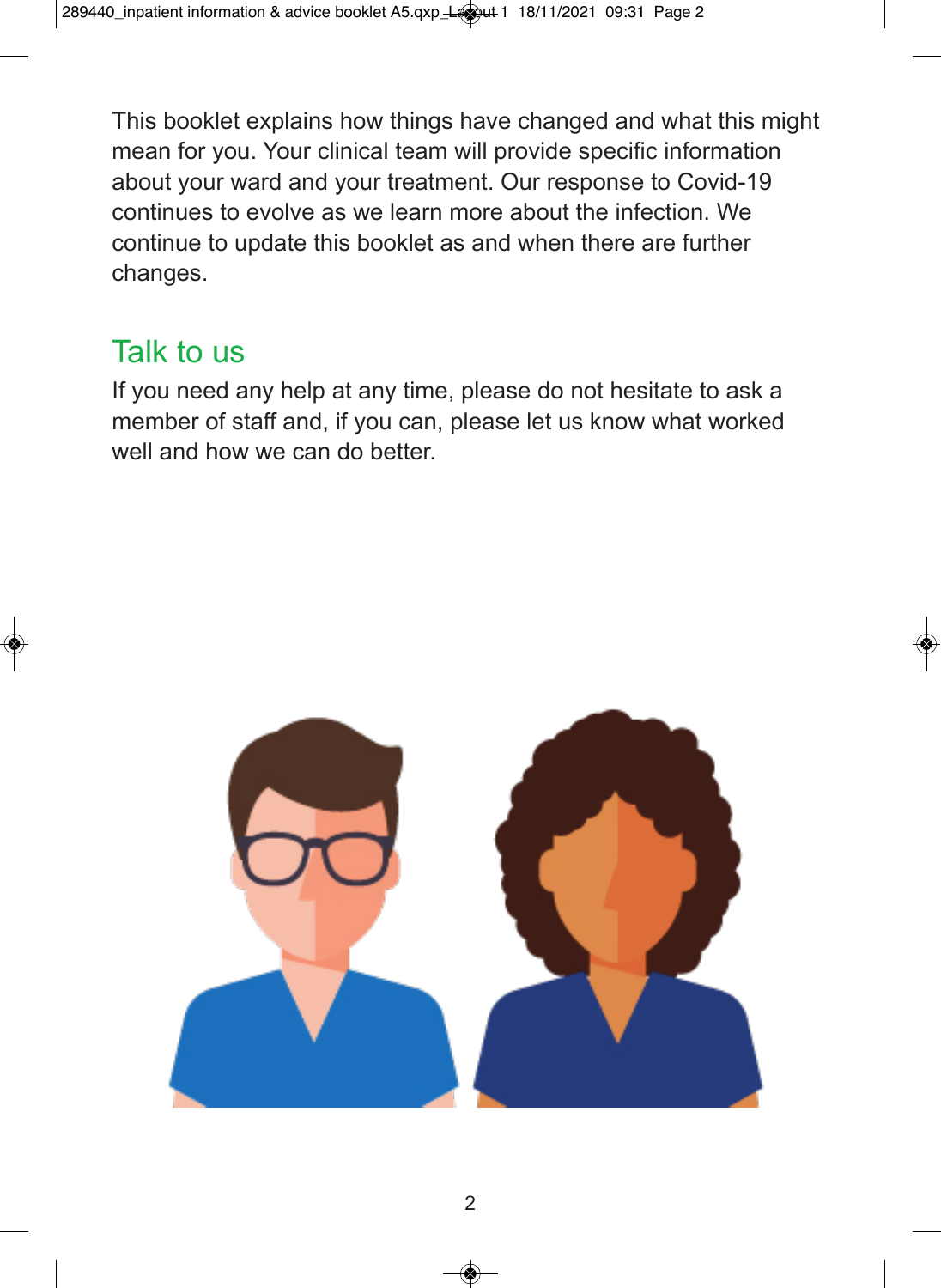# **Contents**

| Changes to how we run our hospitals in response to Covid-19 4 |  |
|---------------------------------------------------------------|--|
|                                                               |  |
| Keeping in touch with your family and friends 11              |  |
|                                                               |  |
|                                                               |  |
|                                                               |  |
|                                                               |  |
|                                                               |  |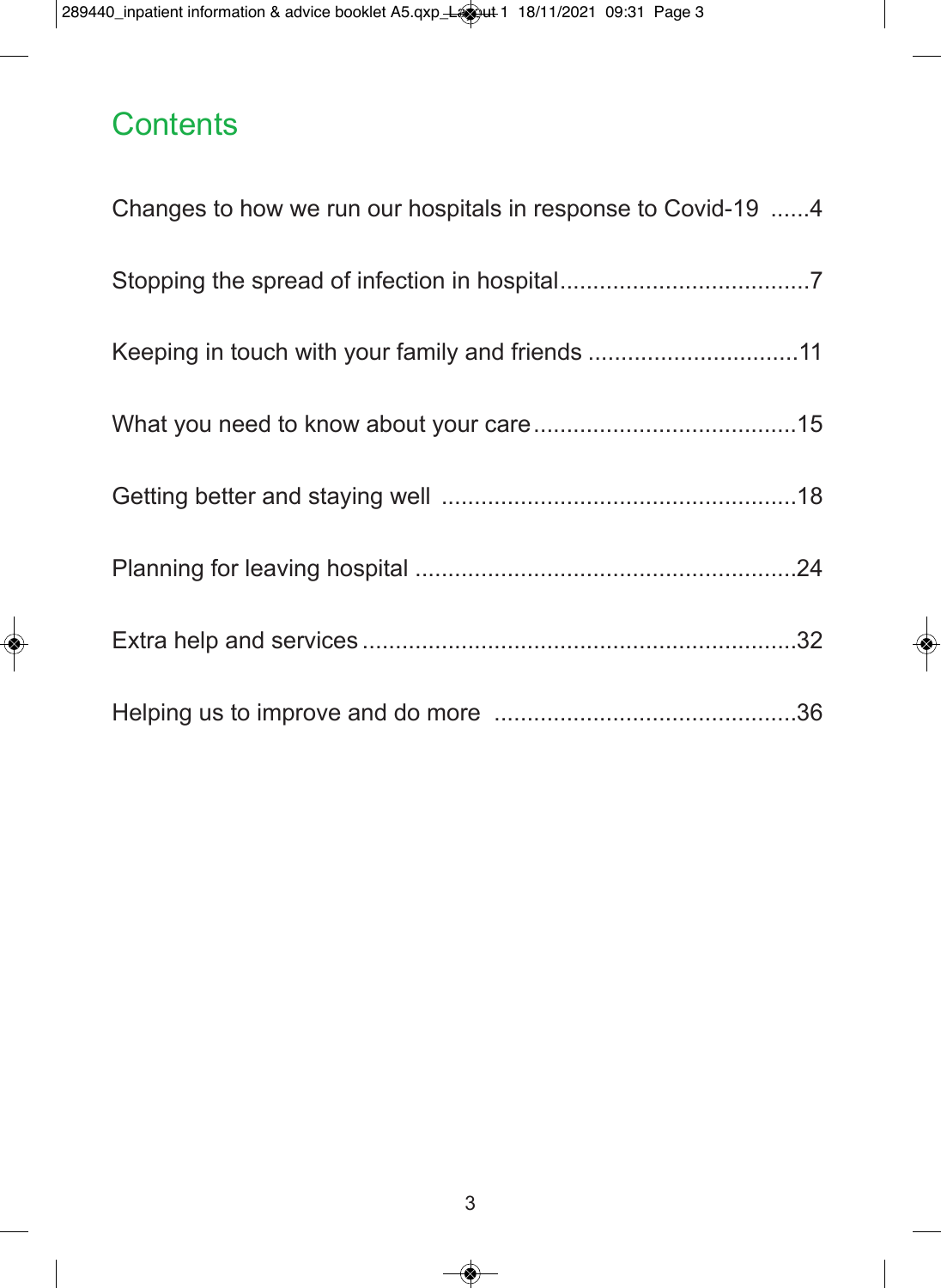# Changes to how we run our hospitals in response to Covid-19

#### **Changes to our services**

We have had to make temporary changes to the way services are organised. This has included:

- increasing intensive care capacity
- offering video or telephone consultations instead of face-to-face outpatient appointments for some patients
- bringing together some specialist services onto fewer sites so that they can be provided safely
- moving some staff into different clinical and non-clinical roles

These are temporary changes. However, we want to make sure we build on positive developments. For example, many patients have welcomed the opportunity for telephone or video consultations.

# **Changes to admissions**

You may be concerned about being in the same hospital as patients being treated for Covid-19 if you do not have the virus yourself. We would like to reassure you that there are lots of measures in place to manage risks, including separating patients with Covid-19 from those who do not have the virus. All patients, staff and permitted visitors are expected to wear a surgical mask (blue and white mask) to prevent the spread of Covid-19 to others. Our staff are also following the most up-to-date advice on infection control.

The safety of our patients and staff is our priority. You will be tested for Covid-19 before and/or when you are admitted to one of our hospitals and during your stay, even if you have no symptoms.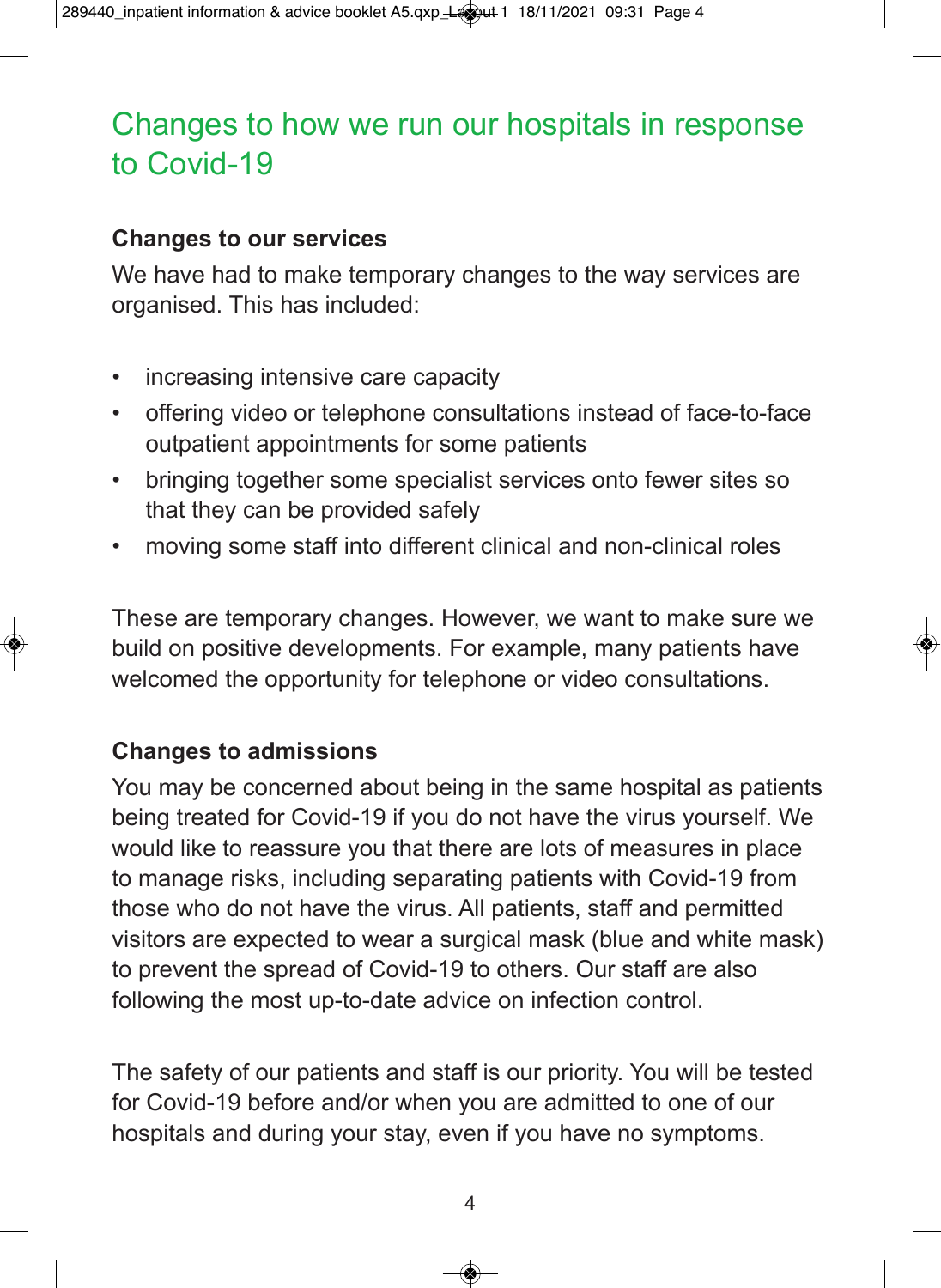More information about the test is detailed in the *Stopping the spread of infection in hospital* section.

If you test positive for Covid-19, it does not mean that you will become unwell with the symptoms. We will monitor you closely to check if you develop symptoms during your stay. You may be moved to a different ward or clinical area. Some tests and procedures may be postponed if you test positive for Covid-19. Speak to your clinical team if you are concerned about this.

#### **Changes on our wards**

Following national guidance, every patient coming to our hospitals is assigned to a care pathway according to their risk of having Covid-19. You will be assigned to a specific pathway based on:

- your symptoms
- your test results
- any exposure to suspected or confirmed positive Covid-19 contacts

This means patients with Covid-19 can be treated together in one place which minimises the risk of spreading the infection and allows us to continue to provide planned care.

We aim to provide patients with same-sex accommodation. However, at very busy times, some of our wards have had to become mixed-sex, although we always try to keep individual bays as same-sex and ensure privacy at all times.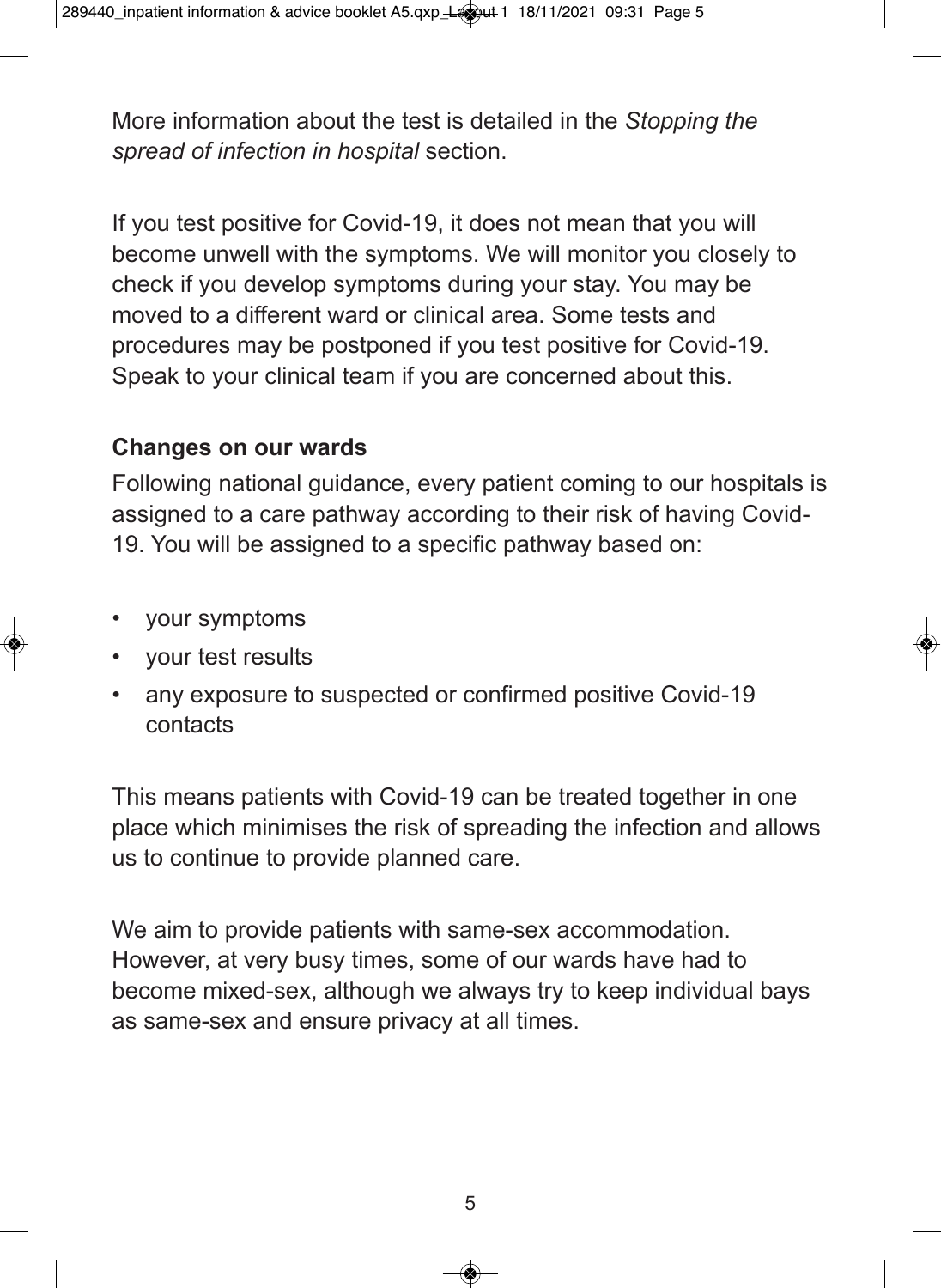The decision to change some wards to mixed-sex wards has been carefully considered – patient and staff safety remains our priority at all times. If you are worried about this, please speak to a member of staff.

We also have the ability to transform some wards and units into additional intensive care areas where we care for patients who are very unwell and who may need a ventilator to help them breathe.

# **Changes to our hospitals**

All patients and members of the public must wear a surgical face mask while in our hospitals. Once you are admitted to hospital, you will be provided with surgical masks to wear at all times. If you leave the ward or clinical area at any point to go to another part of the hospital, you should take off your mask, put it in the bin and replace it with a new mask which we will provide.

There are restrictions in place in some areas of our hospitals to assist with physical distancing and keep our patients, visitors and staff safe – our restaurants have a one-way system in place and our lifts have a maximum number of people allowed in at any one time.

# **Moving patients to other hospitals**

We provide some specialist services at only one of our sites and so you may need to be transferred from one of our five hospitals to another if you need that specialist care. We are also using our hospitals as flexibly as possible to cope with additional demand. You may be moved to a different ward, sometimes at a different hospital, if your needs change or where we have more beds available.

We're also working even more closely with other NHS trusts to ensure we continue to provide as much care as we can across the NHS, as safely as possible.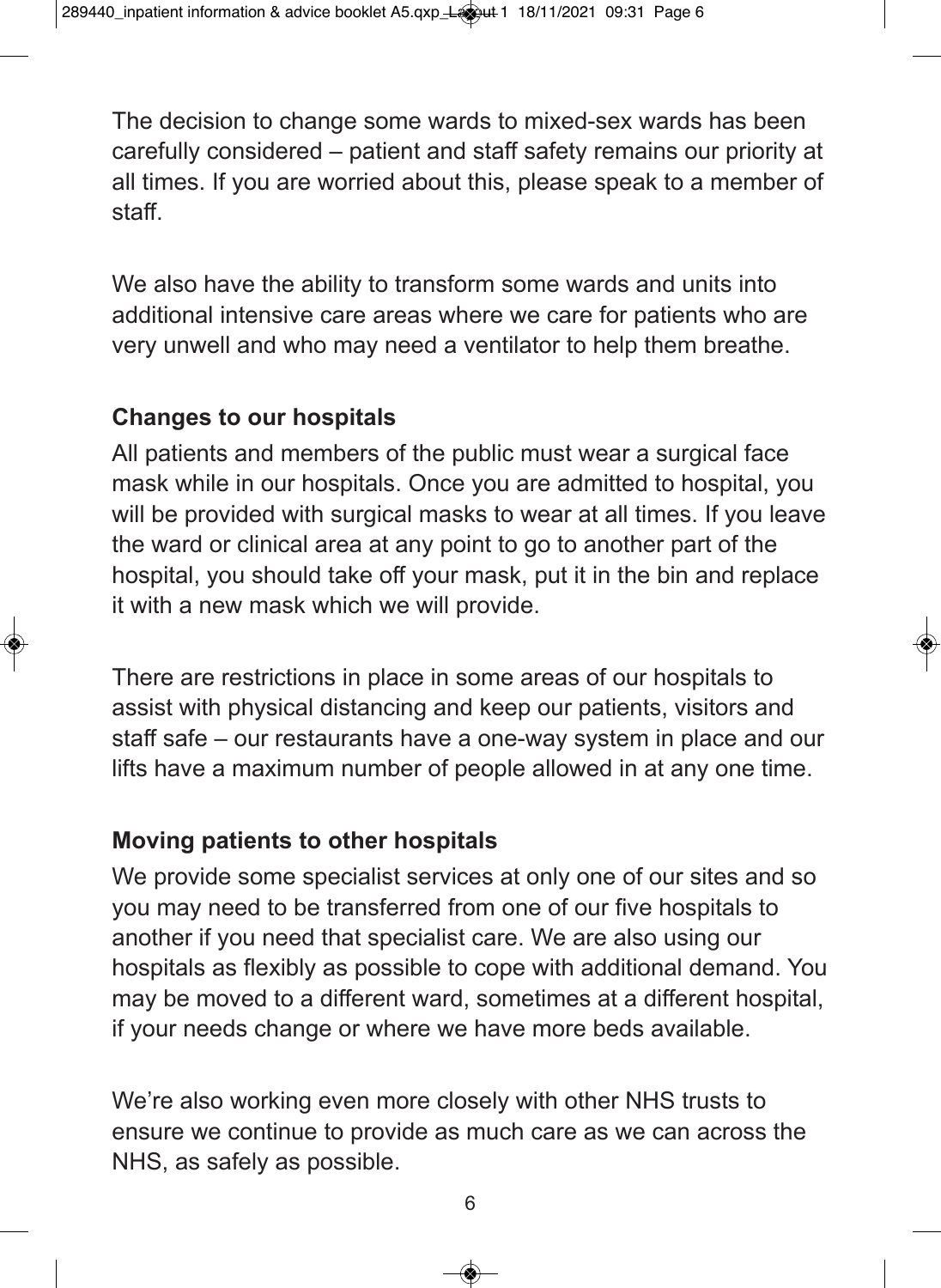# Stopping the spread of infection in hospital

Patient and staff safety is our priority especially during Covid-19. To prevent the spread of the virus (and other organisms) we have a number of measures in place, including using a range of personal protective equipment (PPE), practising physical distancing and increasing hand hygiene and cleaning routines. We are also running a vaccination programme for our staff, as well as for some other health and care workers in north west London.

# **Clean your hands regularly**

To help reduce the spread of infection, including Covid-19, you should wash your hands with soap and water often – for at least 20 seconds. Where soap and water are not available, please use hand sanitiser gel.

Please wash your hands (or apply hand sanitiser gel):

- before eating ask a member of staff if you need any help and a hand wipe will also be provided on your meal tray to make hand hygiene before eating easier
- after using the toilet
- before entering or leaving a ward, clinic or unit
- after touching your surgical mask to adjust or remove it

Always avoid touching your eyes, nose and mouth with unwashed hands.

Hand sanitiser gel dispensers are near the entrance to all wards. Please speak to a member of staff if the dispenser needs refilling.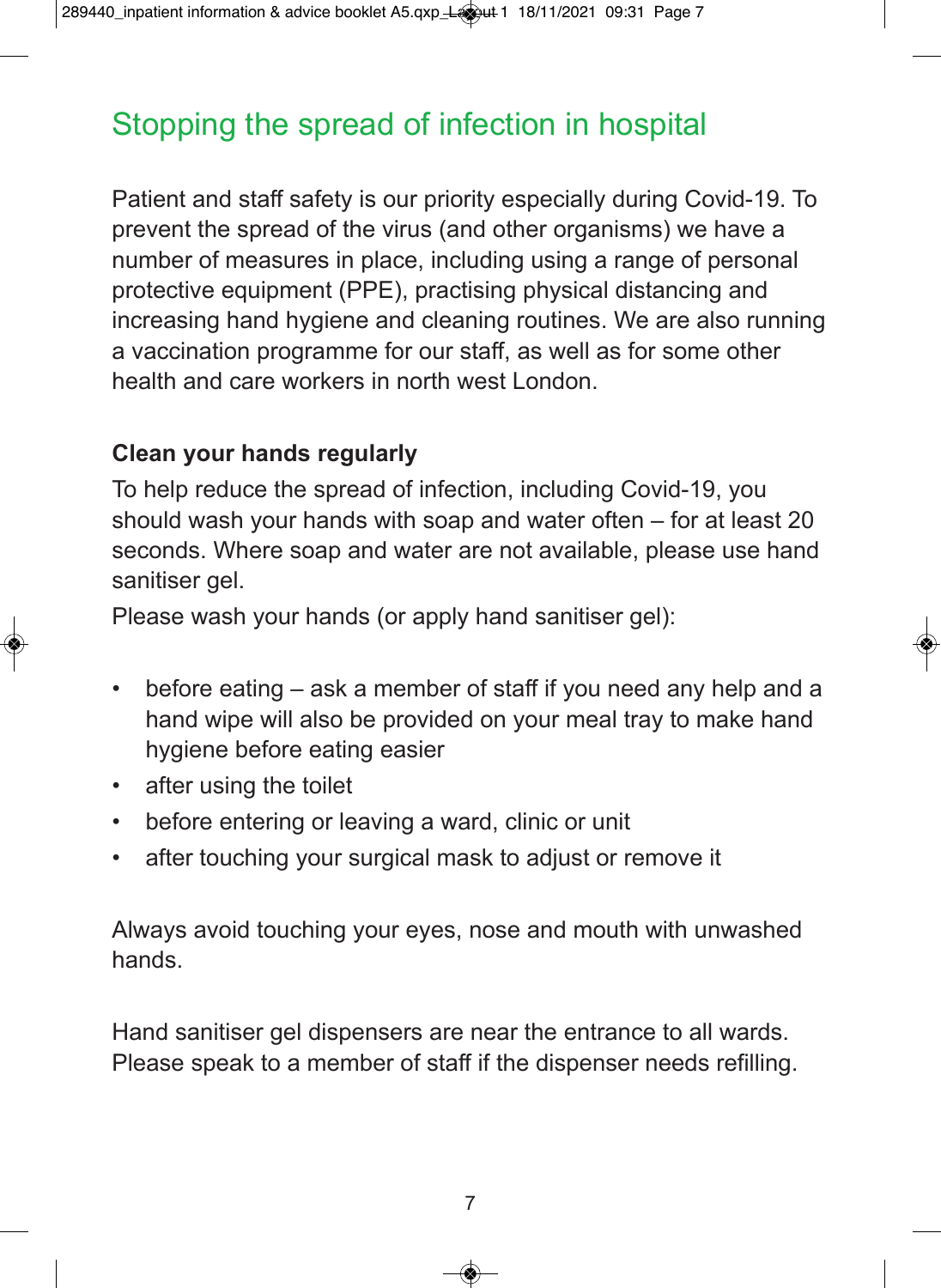# **Ask us about hand washing**

Please speak to staff about hand washing practices if you have any questions or concerns. All staff have training on infection prevention and control and effective hand washing and we check this practice regularly.

# **Testing for Covid-19**

To make sure we are doing all we can to reduce the spread of Covid-19, all patients in our care are tested regularly for Covid-19, even if they have no symptoms.

If your admission is planned, you will be tested before you are admitted into our care. If your admission is not planned, the tests will take place after being admitted to our care on:

- the day of admission
- every day for the first seven days after admission
- every seven days after this for those patients who are in hospital for a week or longer

Many patients with Covid-19 will have symptoms, such as a new continuous cough, a high temperature and/or loss of taste and smell. However, people can have Covid-19 but not have any symptoms (asymptomatic), or can be in the very early stages of Covid-19 infection and will go on to develop symptoms later (presymptomatic).

We know that patients with both asymptomatic and pre-symptomatic Covid-19 infection can pass the virus onto others.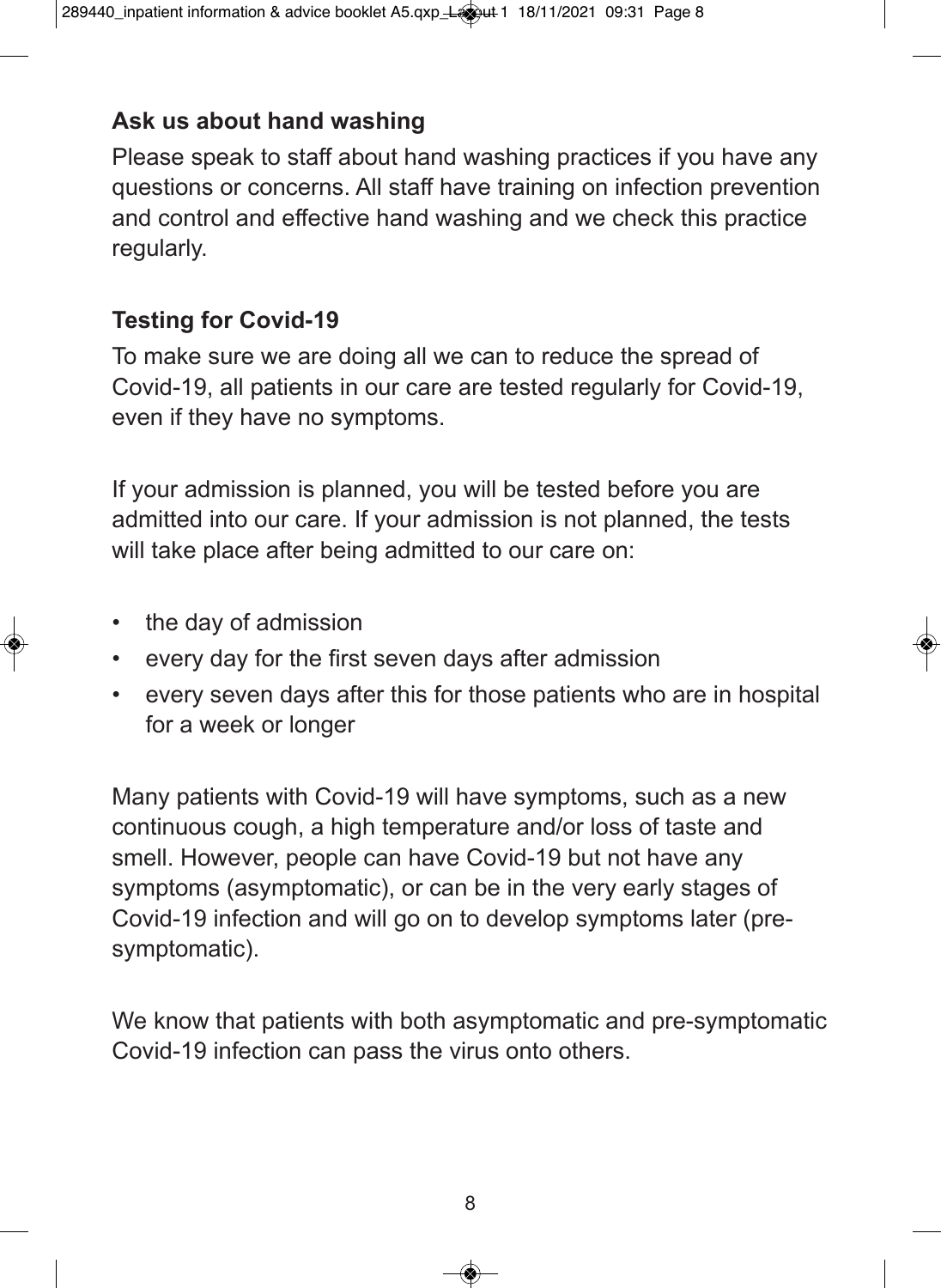The test for Covid-19 is done using a swab. The swab is used to sample your throat and nose – this can feel uncomfortable but is not painful. The swab is sent to the laboratory, or processed in machines within the emergency department, and tested for Covid-19. The test will only show if you have Covid-19 at the time the swab was taken and will not tell you if you have had Covid-19 already or if you are going to get Covid-19.

# **Wearing a surgical mask**

While you are in our care we will ask you to wear a surgical mask at all times except while eating, drinking and sleeping. This is to protect you from getting Covid-19 and protect others in case you have it. We will provide you with the masks and you can ask anytime if you would like a fresh mask. If you are exempt from wearing a mask please speak to a member of staff. Please wash your hands every time you touch your mask.

# **Staff wearing masks, gloves and gowns**

All staff are required to wear a surgical mask when in our hospital buildings. When treating patients, our staff will be wearing a mask and may also be wearing eye protection, a disposable apron and disposable gloves. The graphic below provides examples of the protection your clinical team may wear during your care.

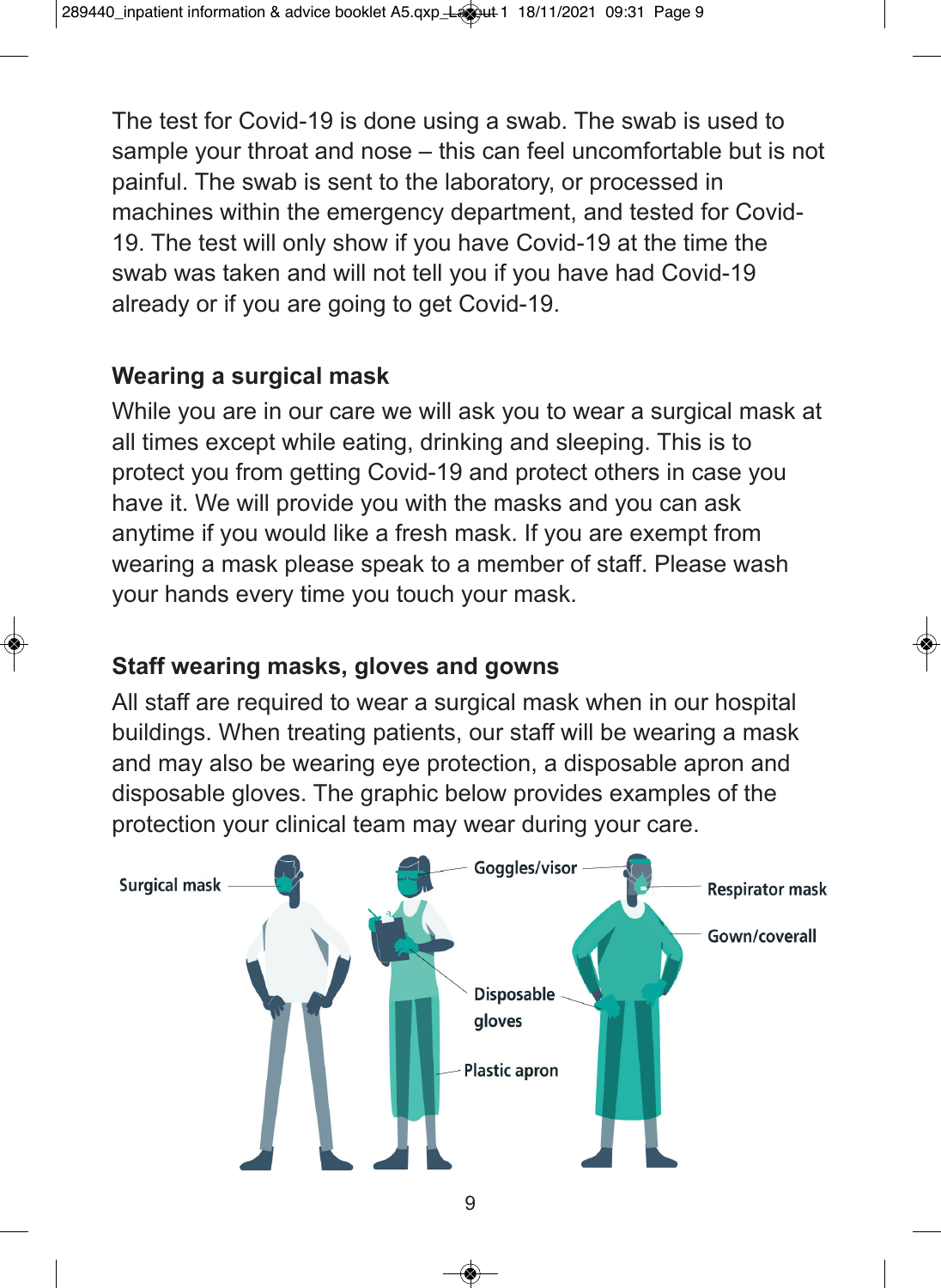We know it can be harder to hear staff speaking when they are wearing masks and when you cannot see their facial expressions. Let staff know if you cannot hear or understand them clearly.

Please let us know if you are hard of hearing, if you lip-read or have any other communication needs.

#### **Physical distancing – stay two metres apart where possible**

Please maintain a distance of two metres from others to stop the spread of infection. This is not always possible in a hospital, for example, when you are receiving care, but we encourage everyone to do this whenever they can. In circumstances where you cannot maintain a distance of two metres, please wear a surgical mask.

#### **Healthcare-acquired infections**

There are other infections that you can get while in hospital but they can be avoided with good hygiene practice. If you get an infection you may have to stay in hospital longer. Please follow any advice given to you by your clinical team to reduce the risk of getting an infection.

# **Staff testing**

Our frontline staff have been provided with kits to test for Covid-19 at home, twice a week. Regularly testing our staff will help us to identify staff who may be infectious without symptoms so that they can self-isolate.

Under new national guidance, double-vaccinated frontline clinical NHS staff who have been told to self-isolate may be allowed to work in exceptional circumstances.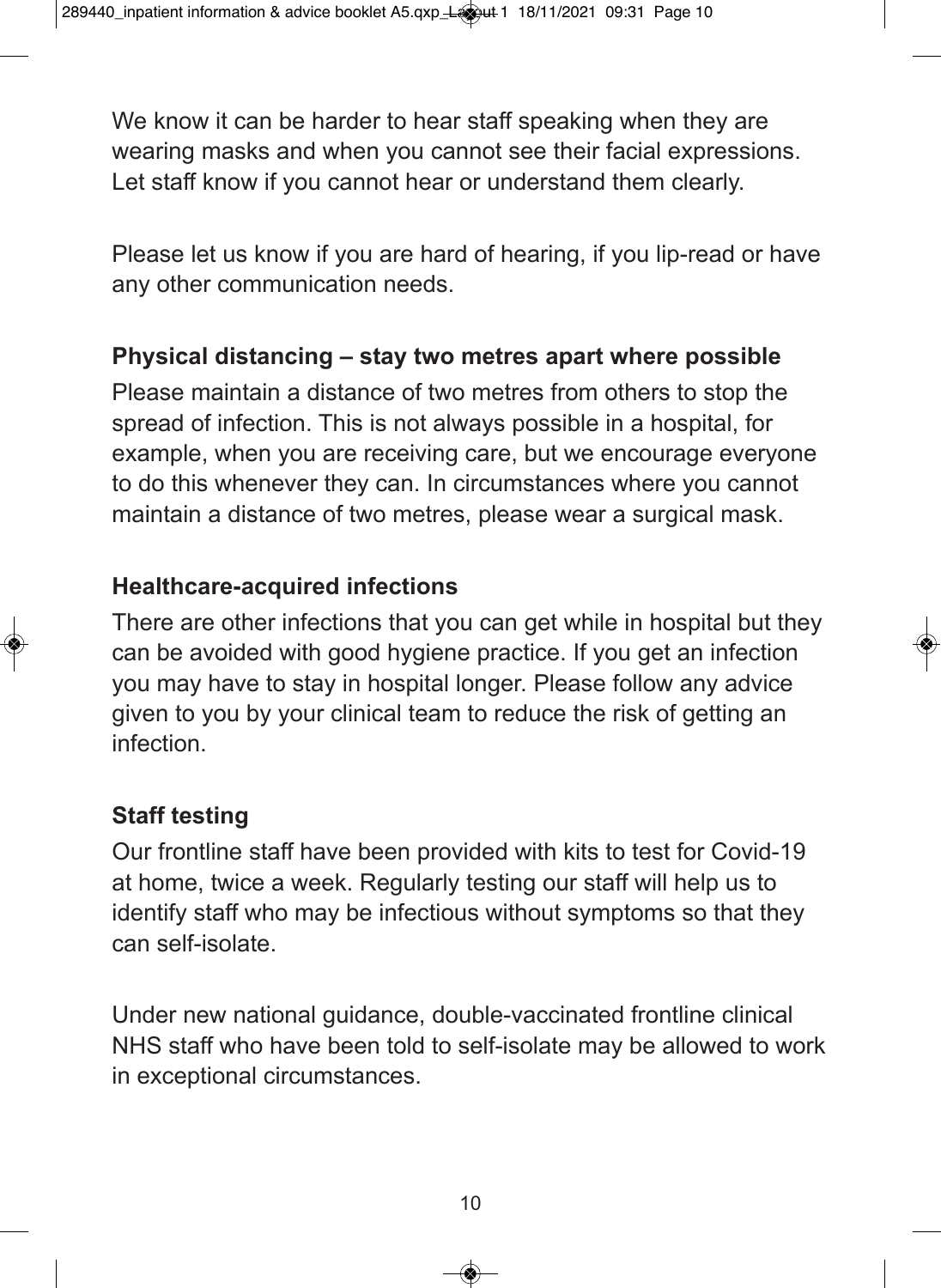This new guidance does not apply to any member of staff who:

- has Covid-19 symptoms
- has been confirmed as being currently infected with Covid-19
- has been asked to isolate due to a known contact with someone confirmed to have Covid-19 e.g. a household member
- works in a service that provides care primarily for severely immune-compromised or clinically extremely vulnerable patients

Staff who are exempt will only be able to work if they meet strict daily testing criteria and continue to self-isolate when not at work. We will only use this process in exceptional circumstances.

# Keeping in touch with your family and friends

# **Visiting restrictions**

To keep everyone safe, we are only able to welcome a small number of visitors into our hospitals at the moment. We know how difficult it is to be separated from friends and family, and we will do everything we can to help you to stay in touch with your loved ones. We are regularly reviewing our visiting policies and hope to be able to allow more visitors into hospital when it is safe to do so.

# **Visiting an inpatient**

All inpatients can have one named visitor for one hour once a day, providing the visit is booked in advance. This named visitor needs to be the same visitor throughout your inpatient stay. Visitors should contact the ward where their friend or family member is staying to agree when they can visit.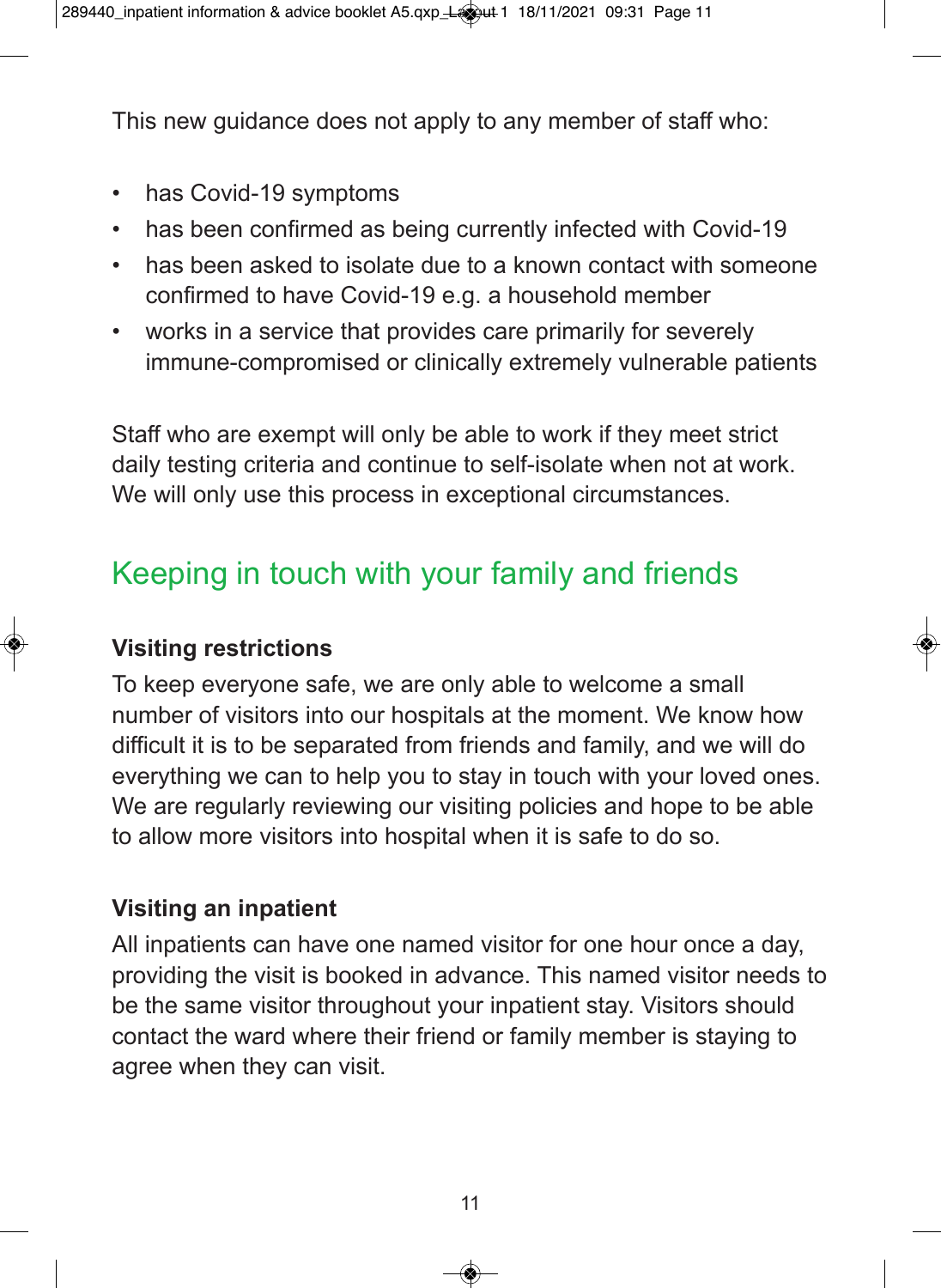# **Visiting a child**

Two parents or guardians can visit a child on a hospital ward at the same time. They should discuss visiting times and lengths of visits with the care team looking after their child.

# **Visiting a patient at the end of their life**

Patients at the end of their life can have separate visits from up to three named visitors. Named visitors, visiting times and length of visit should be agreed with the patient's care team before visitors come into hospital.

# **Exceptional circumstances**

Every patient has different needs and we know that there are exceptional circumstances where we need to adapt our visiting policy. Visitors should speak to the patient's care team to discuss the best approach.

# **Temporary visiting suspensions**

In areas or wards where there have been several cases of Covid-19, we may suspend visiting temporarily to keep patients, visitors and staff safe. The clinical team will keep you updated.

# **Carers**

Carers are welcome to come to hospital to support patients' health and social needs. A familiar carer or supporter is not considered a visitor. We can provide carers with a carers' passport so that each patient's main carer can be identified easily.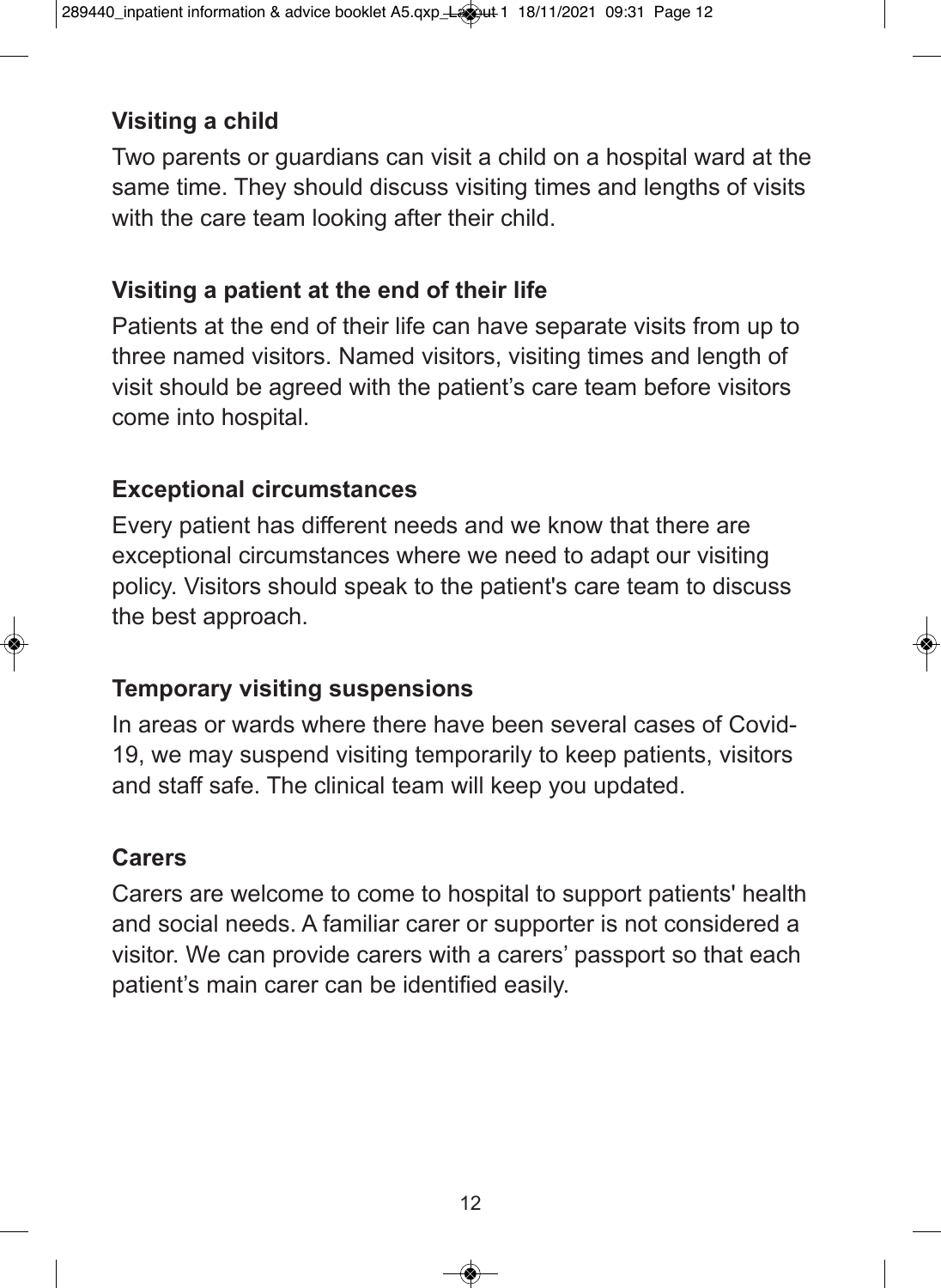# **Accompanying someone to a hospital appointment or to A&E**

To keep everyone safe, we are advising patients to come to their appointments alone apart from in the following exceptional circumstances:

- where a patient has a regular carer who needs to come to hospital to support their health and social needs – particularly dementia, learning disabilities or autism
- children (anyone under 16) who need to be accompanied by a parent or guardian
- named partner accompanying someone to a maternity appointment or being present for labour and childbirth

# **Safety measures for visitors to hospital**

If you are coming into hospital to visit a friend or family member, or you are accompanying someone to hospital under exceptional circumstances, please:

- wear a face mask at all times within the hospital unless you are exempt. Masks are provided
- use hand sanitiser or wash your hands as you enter the hospital and when entering or leaving wards, clinics and units
- keep two metres apart from others
- follow any one-way route signs

These safety measures apply even if you have had the Covid-19 vaccination.

If you are experiencing any symptoms of Covid-19, please do not come to hospital.

We advise all visitors to take a lateral flow test before coming into hospital. You can order a free supply of lateral flow tests from the government website (www.gov.uk) or call 119.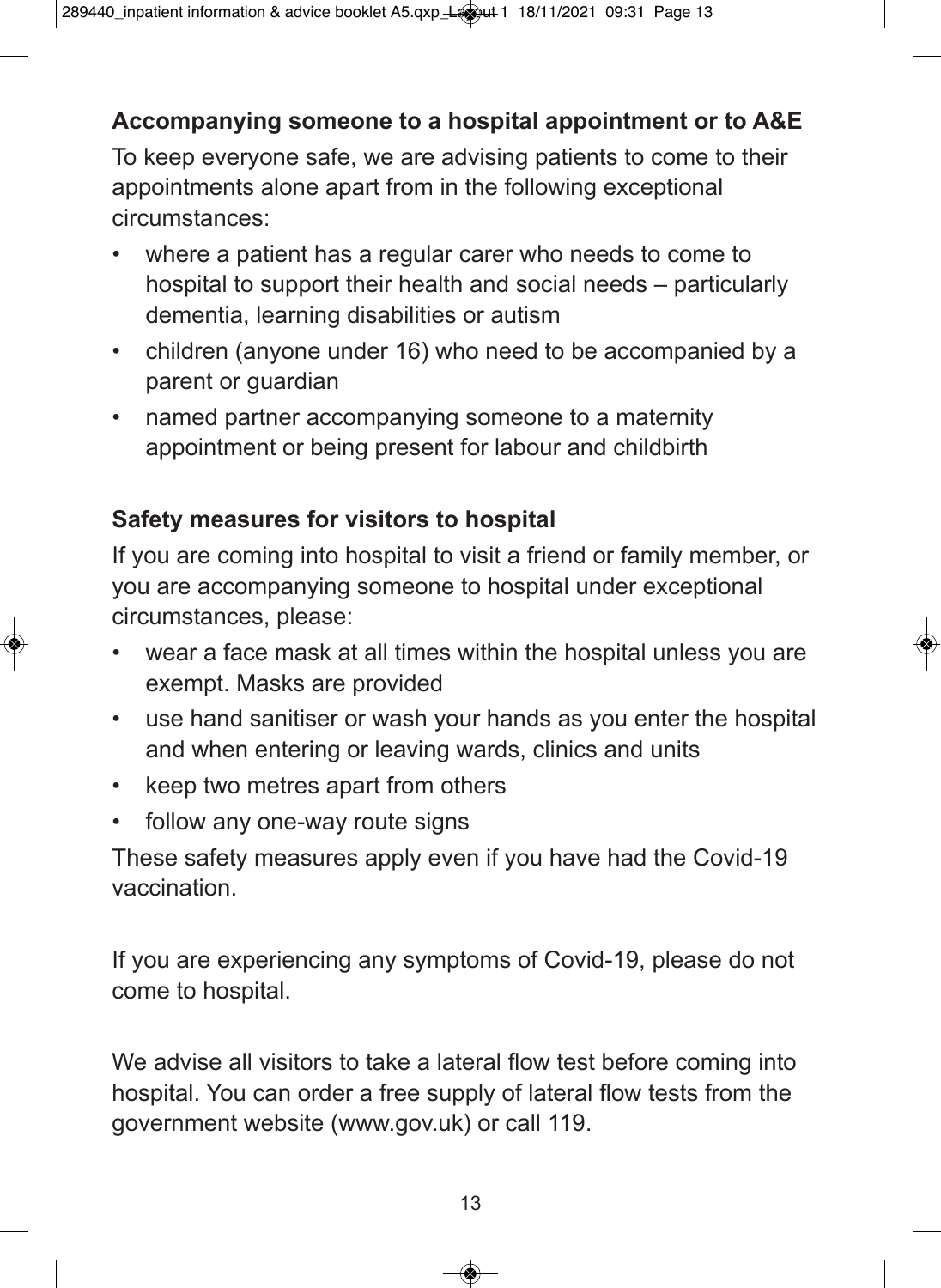# **Virtual visiting**

To make it easier for patients to keep in touch with family and friends, we have upgraded our NHS wi-fi service to allow for video calls and entertainment streaming services free of charge. This has been funded by Imperial Health Charity. To connect to the network, search for 'NHS Wi-fi' on your mobile phone or laptop device and sign up.

With the support of our charity, we are also providing wards with tablet devices for patients to use for virtual visiting. Speak to the staff on your ward for more details.

#### **Receive a letter**

If your friends or relatives would like to send you a letter by email that you would like us to print for you, please ask them to email: imperial.patient.experience@nhs.net clearly marked with your name and the ward.

# **Care packages**

We have made arrangements for your family and friends to be able to drop off personal items to make your hospital stay more comfortable. Speak to your ward staff or visit our website for more information: www.imperial.nhs.uk/patients-and-visitors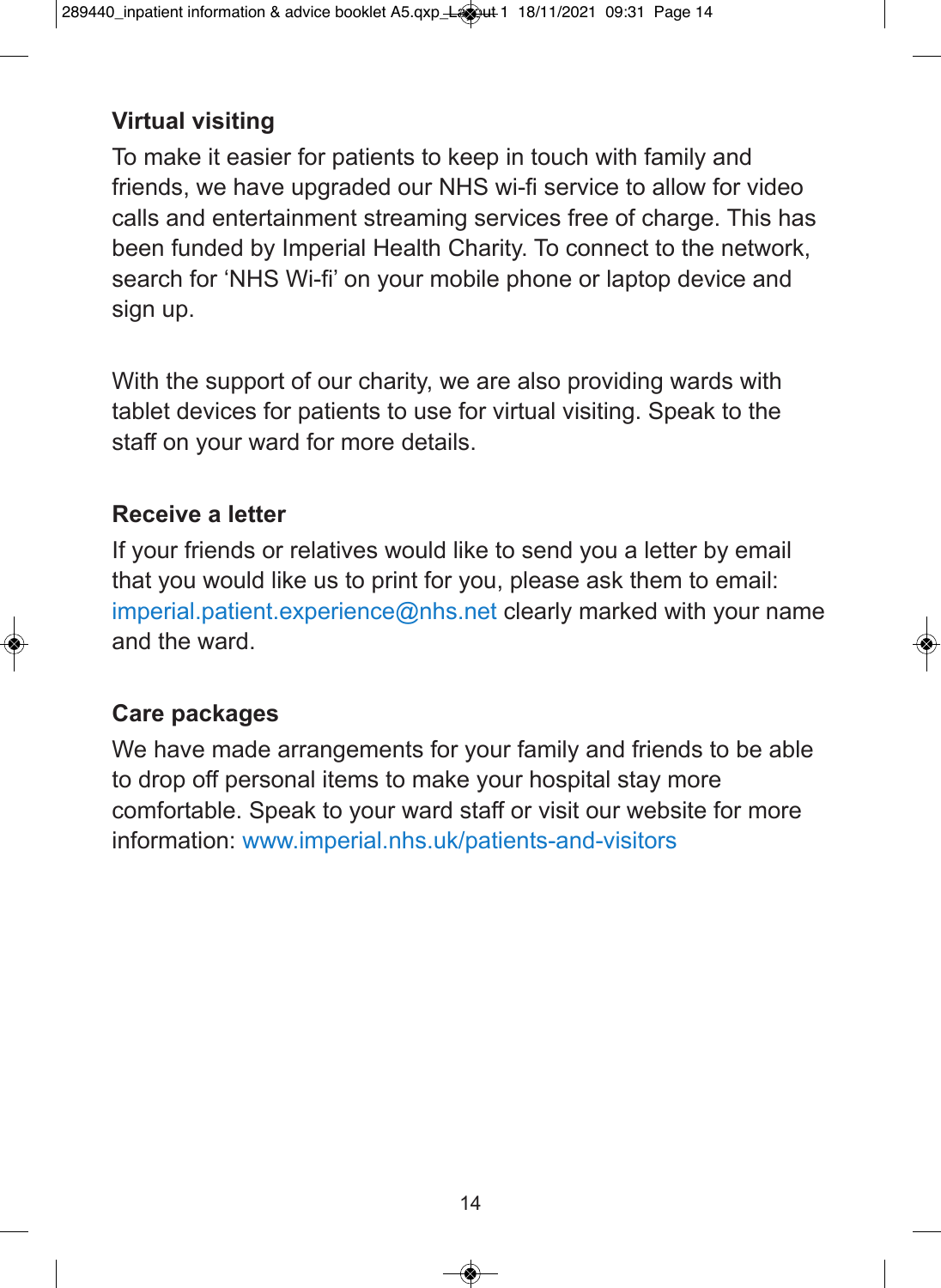# What you need to know about your care

#### **Our clinical teams**

Each ward has a manager who oversees the clinical teams working in the unit. Our staff work as part of 'multidisciplinary teams' including nurses, midwives, doctors, surgeons, physiotherapists, occupational therapists, speech and language therapists, dietitians, healthcare assistants, pharmacists, radiographers, trainees, students and many others.

You should expect your ward staff to introduce themselves. The team will include:

- your named nurse the nurse responsible for your care on a specific shift
- a ward manager a sister or charge nurse or, sometimes, a matron
- healthcare assistants
- a ward host a non-clinical member of staff who is responsible for the distribution of menus, food and drinks

During Covid-19, some staff have moved from their usual role or area to work in other roles or areas where they are needed. They will all have the training and skills needed for the work they have been asked to do but they may be less familiar with the environment. We have also created two new roles that will be deployed if and when we become very busy.

The first of these are 'ward helpers', non-clinical staff providing general help and support, including checking that patients have what they need.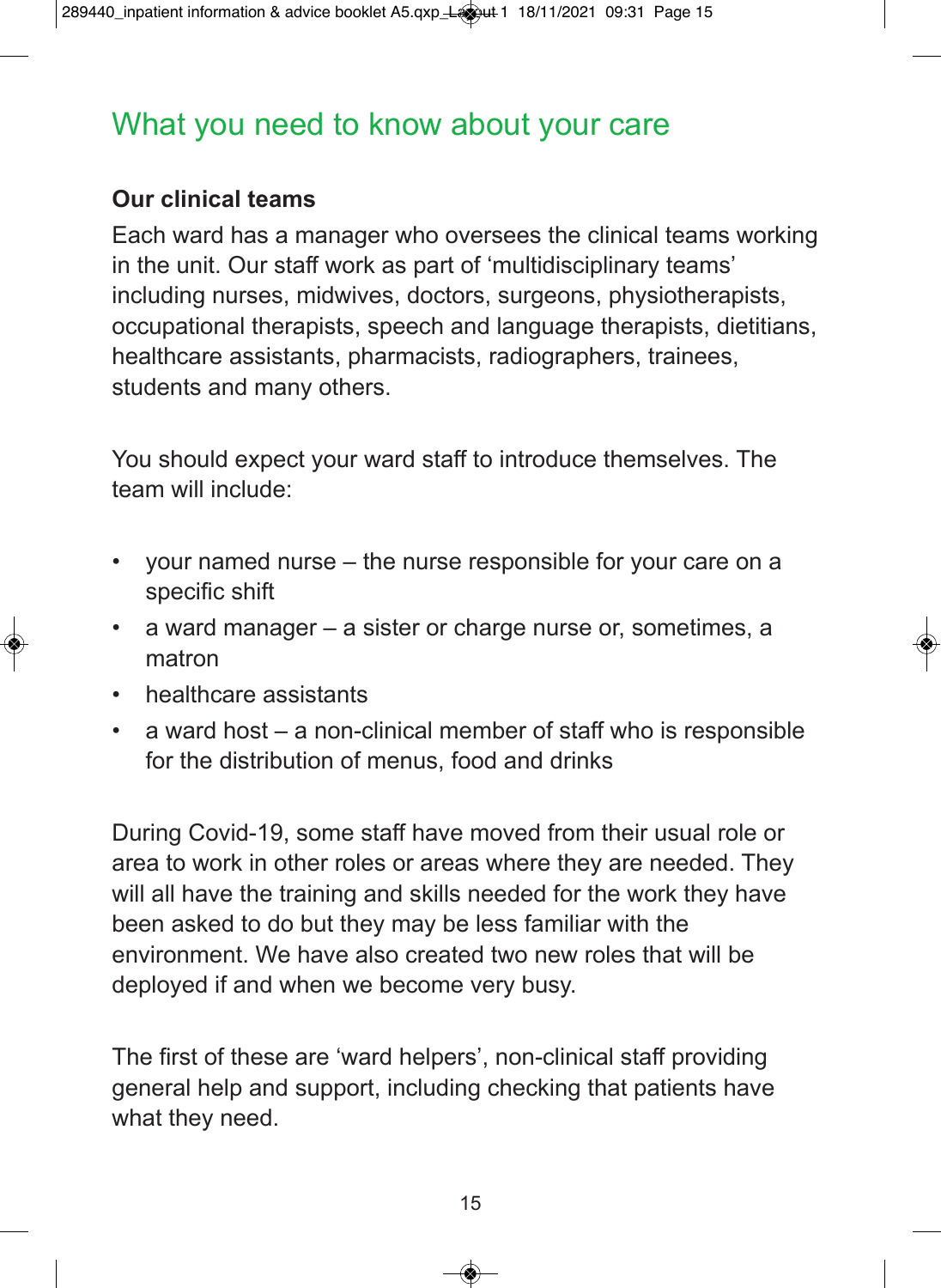The second are 'bed buddies', who are healthcare assistants and other staff with clinical experience who are providing one-to-one care for patients in intensive care units under the supervision of specialist nurses.

# **Four important questions to know about your care**

There are four key questions that we need to make sure you always have the answers to:

- 1. why am I in hospital?
- 2. what's happening today? (for example, 'I'm having a scan' or 'I'm going to be reviewed by an occupational therapist')
- 3. when am I leaving hospital?
- 4. what needs to happen before I can leave hospital?

If you don't know the answer to any of these questions, please ask a doctor at the ward round or a nurse on your ward.

The care plan for each patient is reviewed daily by a multidisciplinary team. They review your treatment and progress and will make decisions with you about your care to help your recovery and get you home.

#### **A consultant will lead your care**

You will be under the care of a consultant and their team of doctors or surgeons. Your care may also need input from specialist clinicians working in other teams, such as a doctor who specialises in pain control. The ward manager or the nurse or doctor looking after you can answer any questions you may have or direct you to the right person.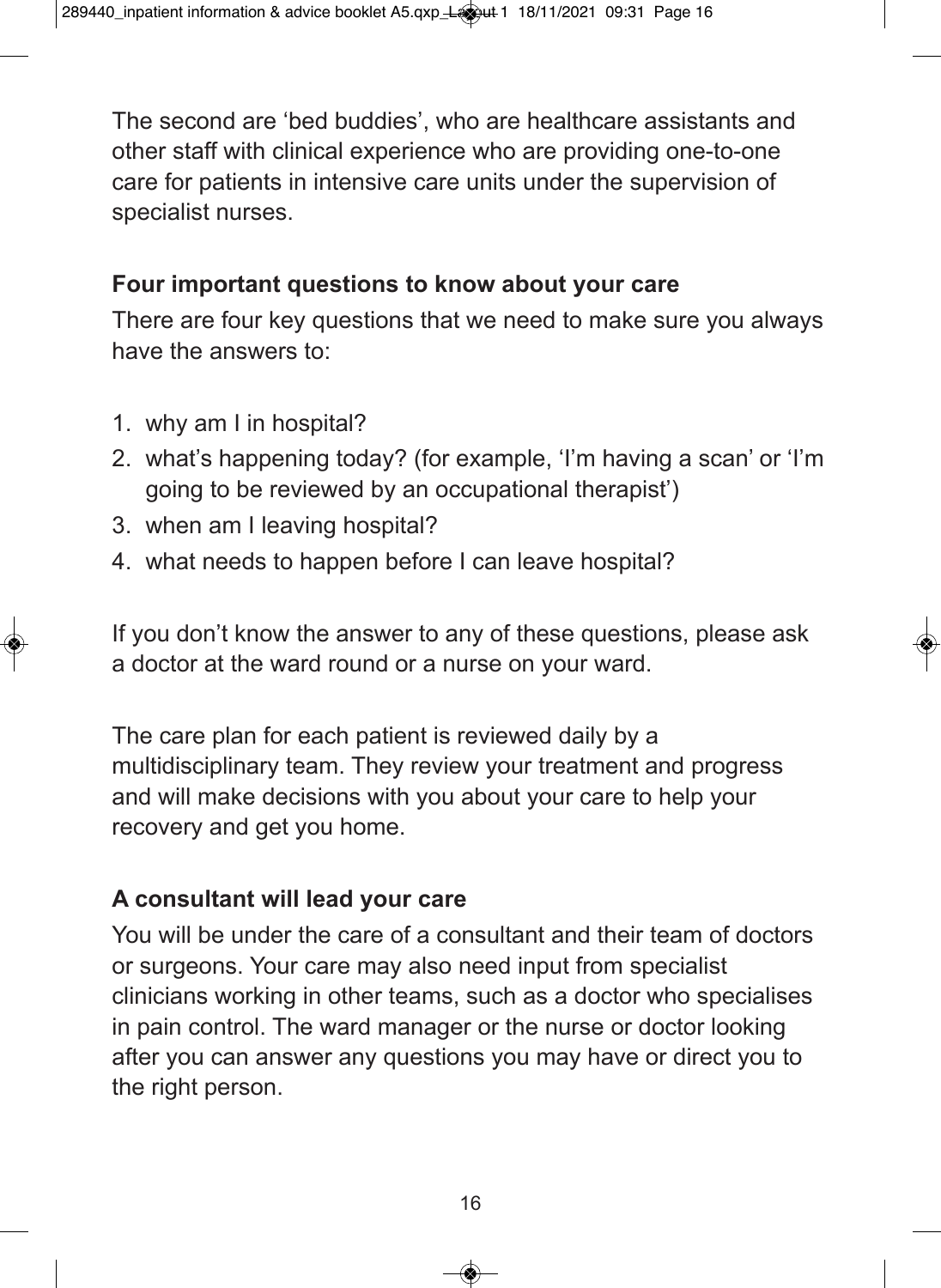Speak to a member of staff if you are worried or if you have any specific needs. They are there to help you with your recovery and will support you in any way that they can.

# **Planning your return home**

When you no longer need acute or specialist treatment, you are considered to be 'medically fit' and you are ready to leave hospital; this is known as being 'discharged'. You may still need considerable rehabilitation or daily support but this will generally be better provided at home or in a community hospital, nursing or care home.

We start putting things in place for your return home as soon as you are admitted so we can ensure all plans are in place and avoid any delays. We will involve you and, if you wish, your family or carers in these discussions. We will tell you as early as possible the date that we expect you will go home. Sometimes this date may need to change because of your condition or treatment. We will keep you up-to-date with any changes.

# **Taking part in clinical research**

With our close links to Imperial College London, many of our clinicians are involved in research. This helps us to develop and offer new and better diagnostics and treatments. There are already several trials and studies underway relating to Covid-19.

You may be invited to take part in a clinical trial. It is your decision whether to participate and, if you decide not to, it will not affect your care in any way. Please ask staff for more information or visit: www.imperial.nhs.uk/research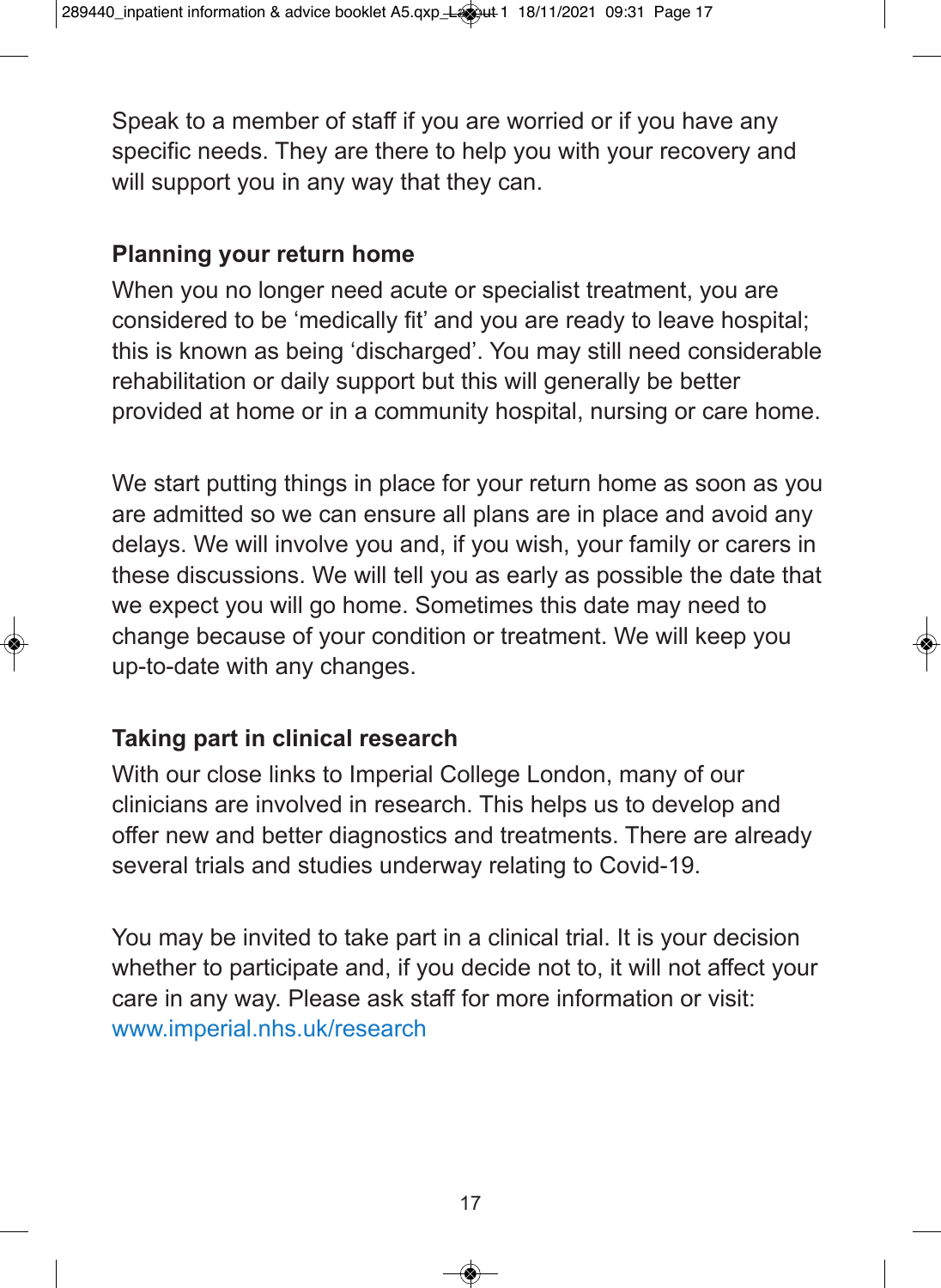# Getting better and staying well

# **Eating and drinking**

Eating well and drinking enough will help you stay as well as possible and to feel better more quickly. This is particularly important if you have Covid-19 as you may feel very tired and weak. Please tell the ward staff if you are ever hungry or thirsty.

# *Food choices*

Medications may change the taste of food or make you feel nauseated (sick) or you may find it difficult to swallow. If you don't have much of an appetite, try eating little and often and, if you miss a meal, we will order a replacement for you.

Our standard menu has a range of choices, including at least one vegetarian option. You should have a menu at your bedside and, each morning, the ward host will ask you which meals you would like for that day.

You can also ask for special menus:

- for cultural needs, such as halal or kosher
- for specific dietary needs, such as gluten free
- with large print



The ward host can also help answer any questions about the menu. Your health condition or treatment may also affect what you can eat and drink. One of the multidisciplinary team members will explain to you what you can and can't eat/drink and why.

One of our dietitians may also come to talk to you about your diet in hospital and when you are home.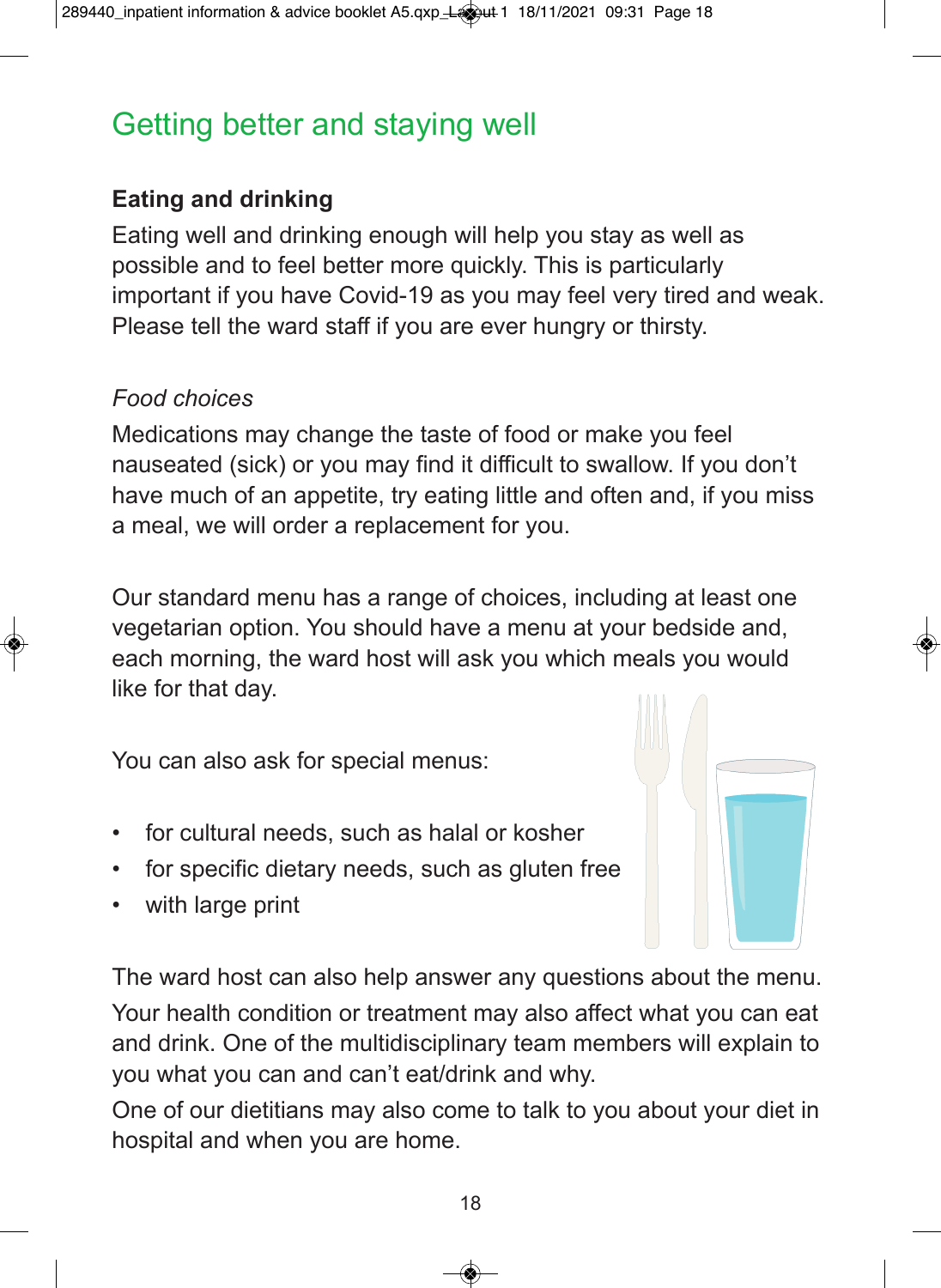A range of drinks and snacks are available between meals and before bed. Drinks include hot drinks such as tea and coffee and cold drinks such as milk and squash. Snacks include biscuits, cakes, fresh fruit, cheese, crackers and yoghurt.

If you are not eating and drinking well, nursing staff can make buildup milkshakes and soups (called Meritene®) for you.

#### *Hydration*

We will ensure that you always have fresh drinking water at your bedside. If you run out of water, please ask the ward host or your nurse for more.

We will offer you seven hot drinks as well as cold drinks throughout the day. If you need more, please ask.

# *Help with eating and drinking*

We will give you notice that meal time service is beginning so that you can use the bathroom and prepare for your meal. Let a member of staff know if you need help with going to the bathroom.

We can also help you with your meal, for example, by opening any packaging and supporting you to eat. We use red trays to let staff know a patient needs help with eating or that the amount of food they eat needs to be recorded. You can ask for a red tray or for help with eating at any time. Try to sit out of bed and in a chair for all your meals as this helps improve digestion and reduces the risk of food going down the wrong way. Please tell us if you need help getting out of bed.

Please let us know if you usually receive help from a carer at meal times, so we can help you with your meals.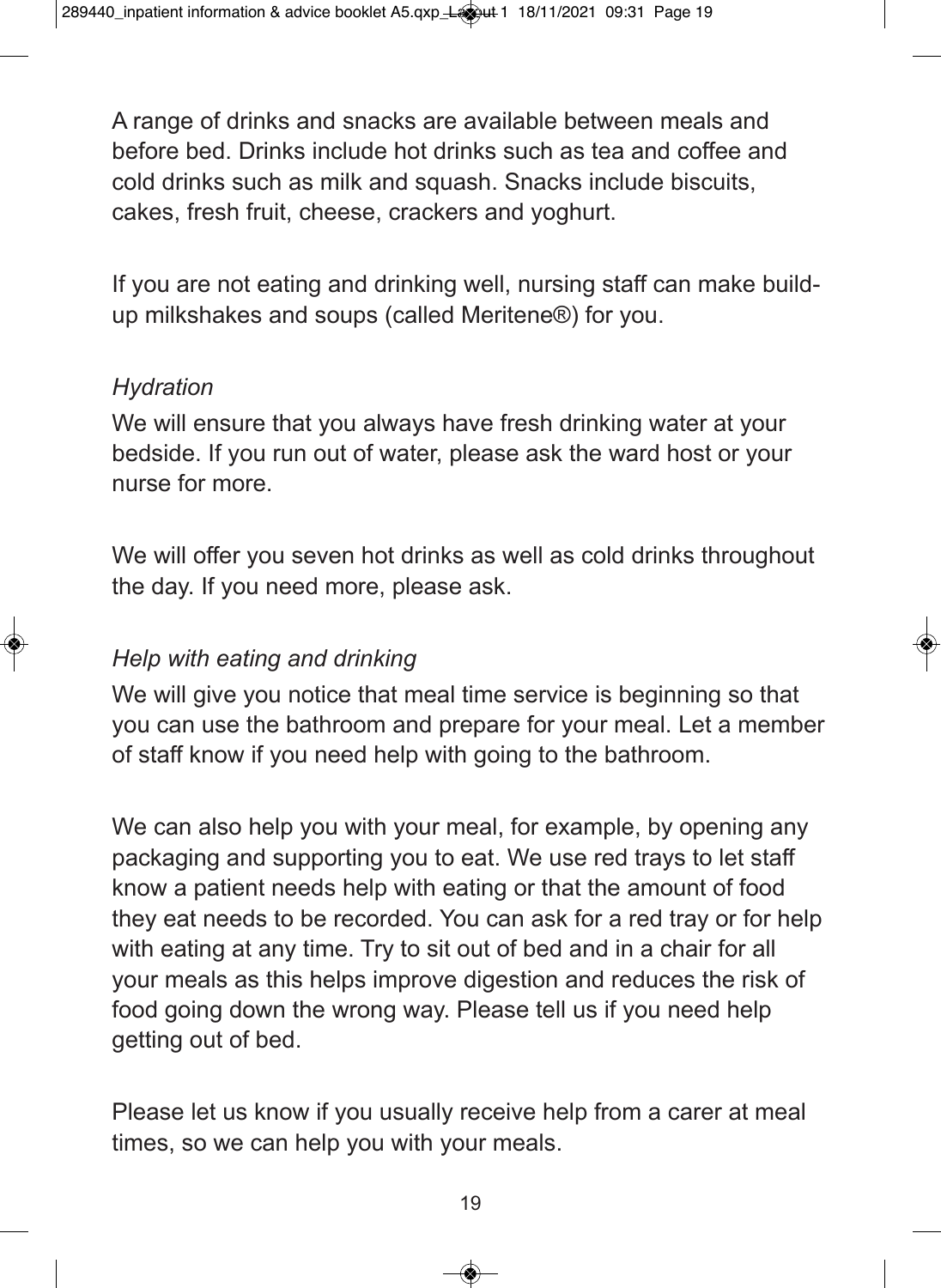# **Staying active**

Getting up and moving is important. It helps maintain muscle strength and fitness and for you to remain as independent as possible. It also helps with your breathing by allowing you to use more of your lung capacity. If you feel strong enough you should try to stand up and walk. Speak to a member of staff if you need help and you should only attempt to stand up and walk if you are feeling strong enough. If you do not feel strong enough, try to do exercises in the chair or bed. If you have Covid-19 and you would like more information on the chair or bed exercises, breathing exercises, or permission to walk around the ward, please speak to a nurse.

#### *How we can help*

We are here to help get you moving safely and doing the things you usually do. We will do this by:

- looking at what you were able to do before you came into hospital to make sure we understand how best to support and encourage you to keep moving. This includes assessing your risk of falling to ensure prevention plans are put in place
- completing a full assessment with you so that we know how you normally get about
- reviewing if there is anything that might stop you from being able to get out of bed
- providing you with walking aids where necessary

#### *How you can get active*

There are some simple things that you can do to help you be as active as possible during your stay:

• if you feel able to, try to do the things you usually do at home, such as bathing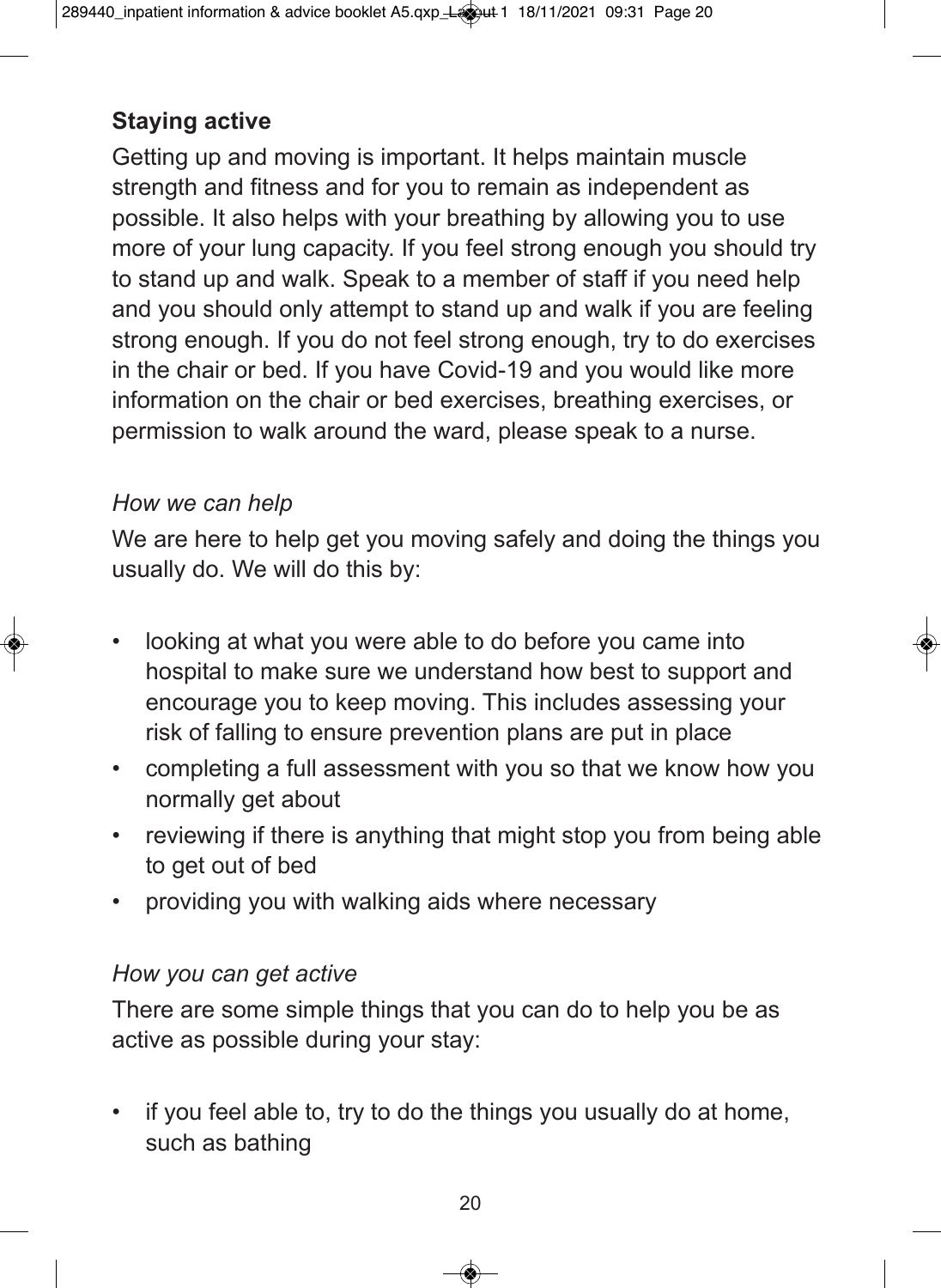- if you need glasses or hearing aids, make sure you know where they are and if you don't, speak to your ward team
- if possible, do simple leg and ankle exercises you can do these from your bed or chair
- if possible, sit out of bed for meals
- if possible, walk around the ward when safe to do so or to use the bathroom and toilet. Use your usual walking aids or let us know if you need help. If you have Covid-19, please check with your nurse that you are allowed to walk around the ward
- keep changing your position even if you are in a bed or chair

# **Getting a good night's sleep**

Sleep and rest supports healing and recovery. Being in hospital can make sleeping difficult because of different noises and interruptions disturbing you at night.

#### *Reducing noise and light at night*

We will make sure we play our part at night by lowering the ward lights and limiting unwanted sounds such as telephones and monitor alarms, talking quietly and only disturbing you if really necessary.

To reduce noise on the ward during the night, we also ask you to:

- talk quietly and be mindful of others who are trying to sleep
- switch your mobile phone to silent
- make or receive any calls away from the bedside if possible, or speak quietly and keep the conversation as short as possible
- use headphones if listening to music or watching a film
- use the call bell if you need to speak to staff, for example, for help going to the toilet or to get something from your locker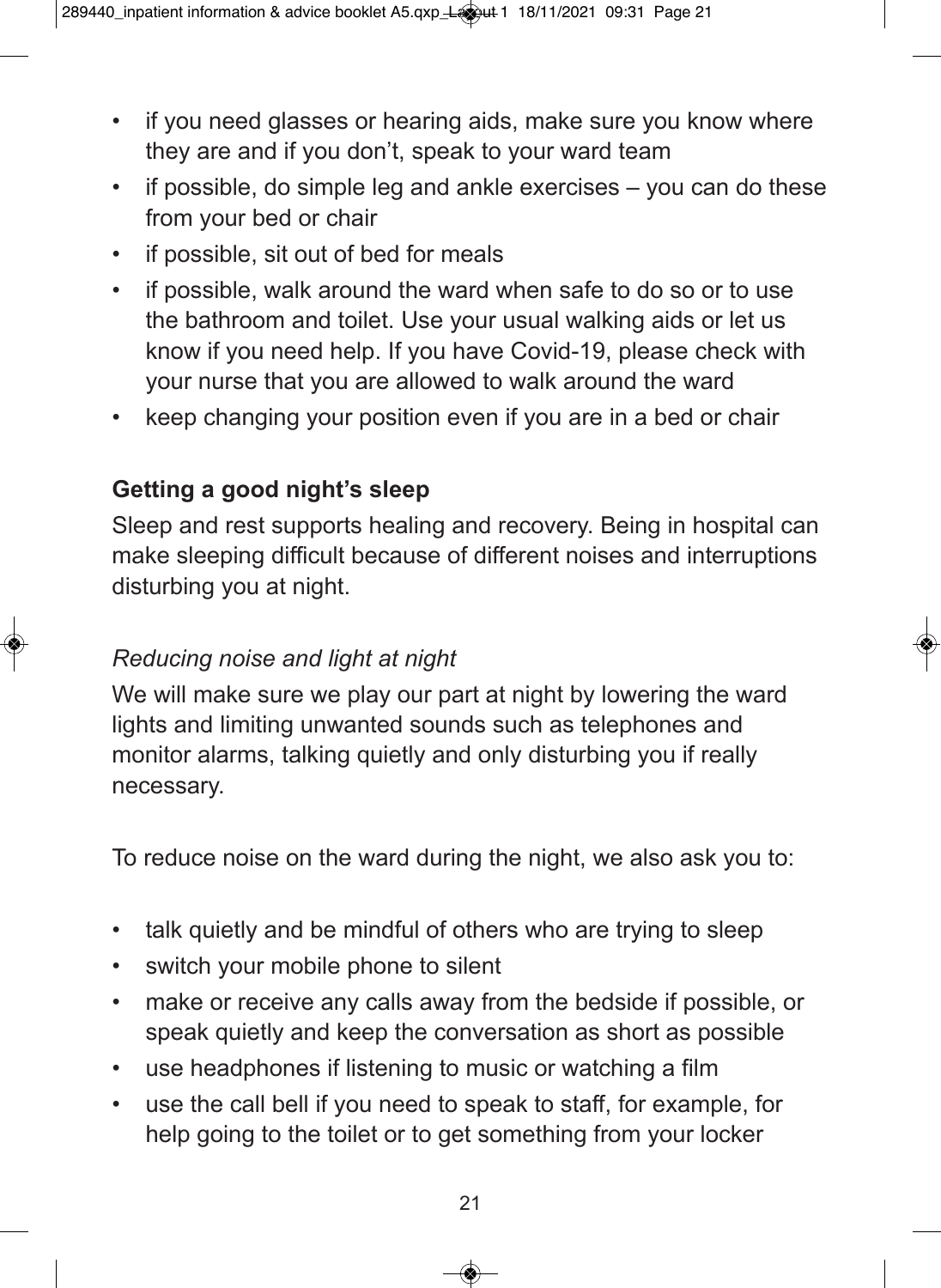# *Encouraging sleep*

There are some simple things you can do to make sure you get a good night's sleep:

- avoid drinks that contain caffeine caffeine is a stimulant so will be more likely to keep you awake; we have decaffeinated coffee, Horlicks® and hot chocolate available; milky drinks also help with sleep and relaxation
- use the toilet before you settle down for the night
- make sure you are comfortable ask for help if you need it or, if you're cold, ask for an extra blanket. Also, let us know if you are in pain so we can give you more effective pain relief
- we can give you an eye mask or ear plugs if you are having trouble sleeping, so ask a member of staff if you would like them
- to relax before going to sleep consider the following relaxation activities:
	- o deep breathing exercises
	- o listen to soothing music
	- o reading for pleasure
- if you can't get your mind off your worries, make a list of these and identify how you can address them. For example, you can ask your doctor about a symptom or speak to a friend or family member. Tell yourself you will do this the following day



Please talk to us if you have any worries or concerns that are keeping you awake.

If you need more support, we can arrange it for you so please don't be afraid to ask.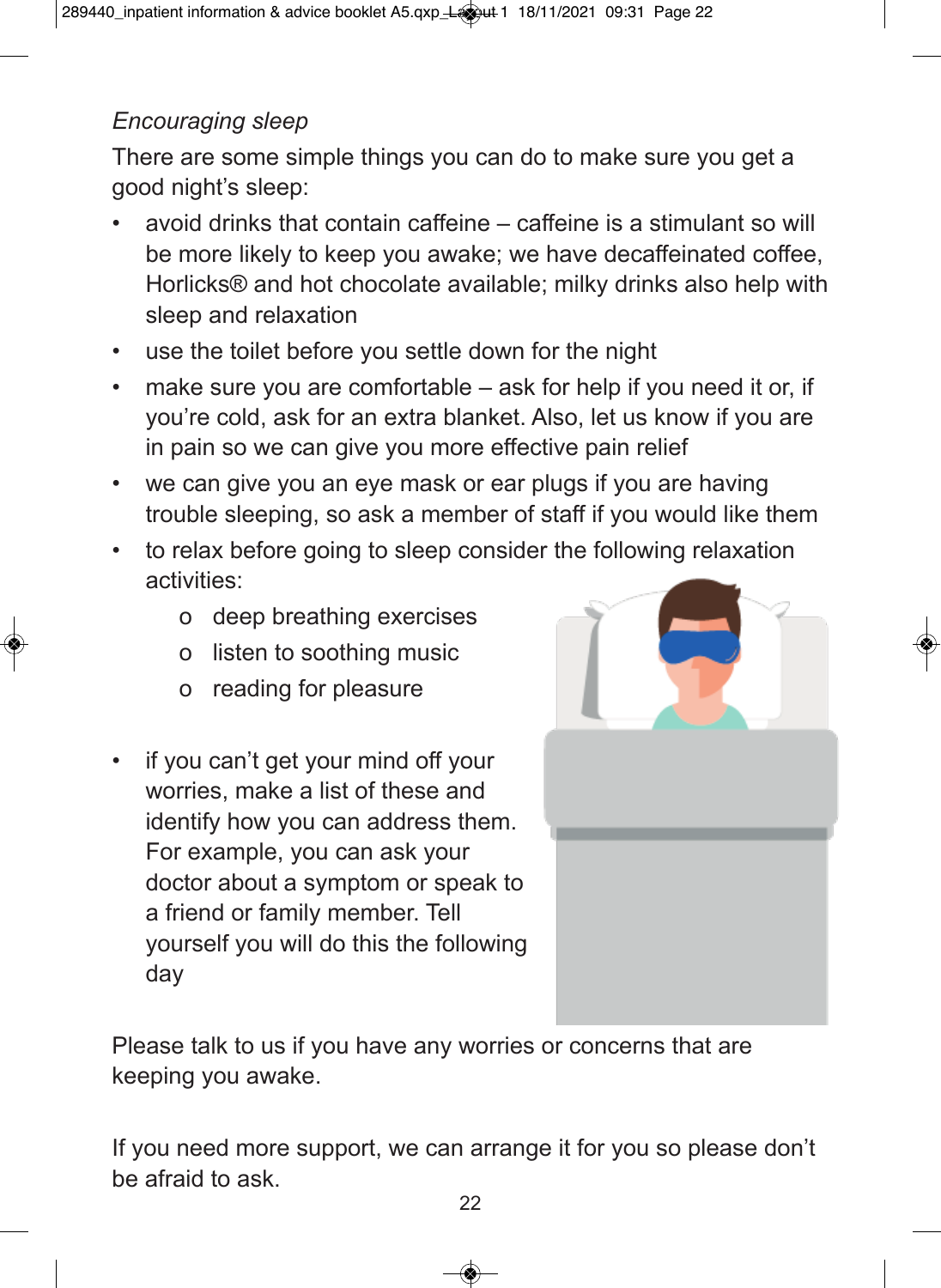# **Looking after your emotional wellbeing**

Serious illnesses can be distressing for patients and for their friends and relatives. Covid-19 is creating additional stress and concern for many. Understanding the normal responses to a stressful experience can help make sense of what you are going through. This may be during the illness or in the days, weeks or even months after.

Some of the normal physical and emotional responses might include:

- feeling vulnerable, emotional or on edge
- intrusive thoughts or flashbacks
- disrupted sleep
- avoiding things you previously enjoyed
- loss of appetite or 'comfort eating'
- headaches or muscular tension

While we each manage things in our own way, there are some things that most people will find helpful:

- talk about what has happened you are less likely to experience lasting effects if you can talk about what has happened
- spend time with people you trust this may need to be via telephone or video while visiting restrictions are in place but it is still important and possible
- be gentle with yourself understand it could take time to recover
- take care of yourself get enough sleep and eat well; avoid drugs and alcohol – they can numb feelings but may prevent you coming to terms with what has happened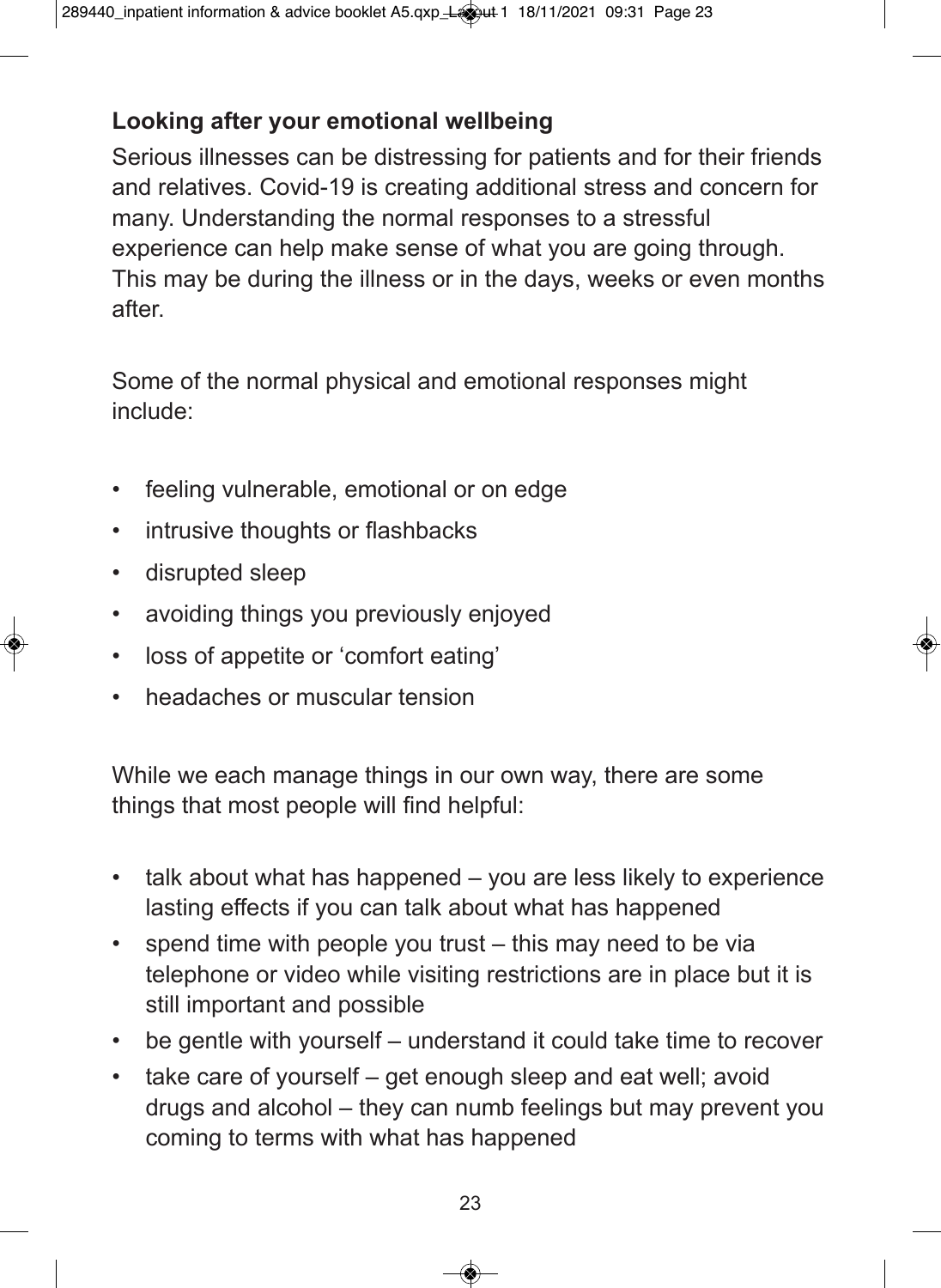For tips on supporting mental wellbeing during Covid-19 as well as links to NHS approved sites, visit Every Mind Matters: www.nhs.uk/oneyou

# Planning for leaving hospital

# **When is it ok to leave hospital?**

When you no longer need treatment at our hospital, your discharge plan will be put in place so you can go home. You may still need considerable rehabilitation or support to help with daily living but this will generally be better provided at home or possibly in a community hospital, nursing home or care home.

Once you are able to continue your recovery at home, a member of staff will work with you to plan what is going to happen next and provide you with supporting information.

# **Think about going home while you're in hospital**

Leaving hospital is a positive step but it is normal for you to take time to recover and get back to your normal routine. By thinking through your daily routine, you may be able to identify potential problems early – this will help us plan for the care you need at home. A smooth discharge is about making sure you have the support and help you need. Setting small goals in your daily routine, which can be as simple as making a drink or snack for yourself, can remind you that you are improving.

Here are some things to think about:

- do you have stairs in your home? If so, can you easily use them?
- will you be able to manage the journey from, for example, the bedroom to the toilet or from the kitchen to the living room?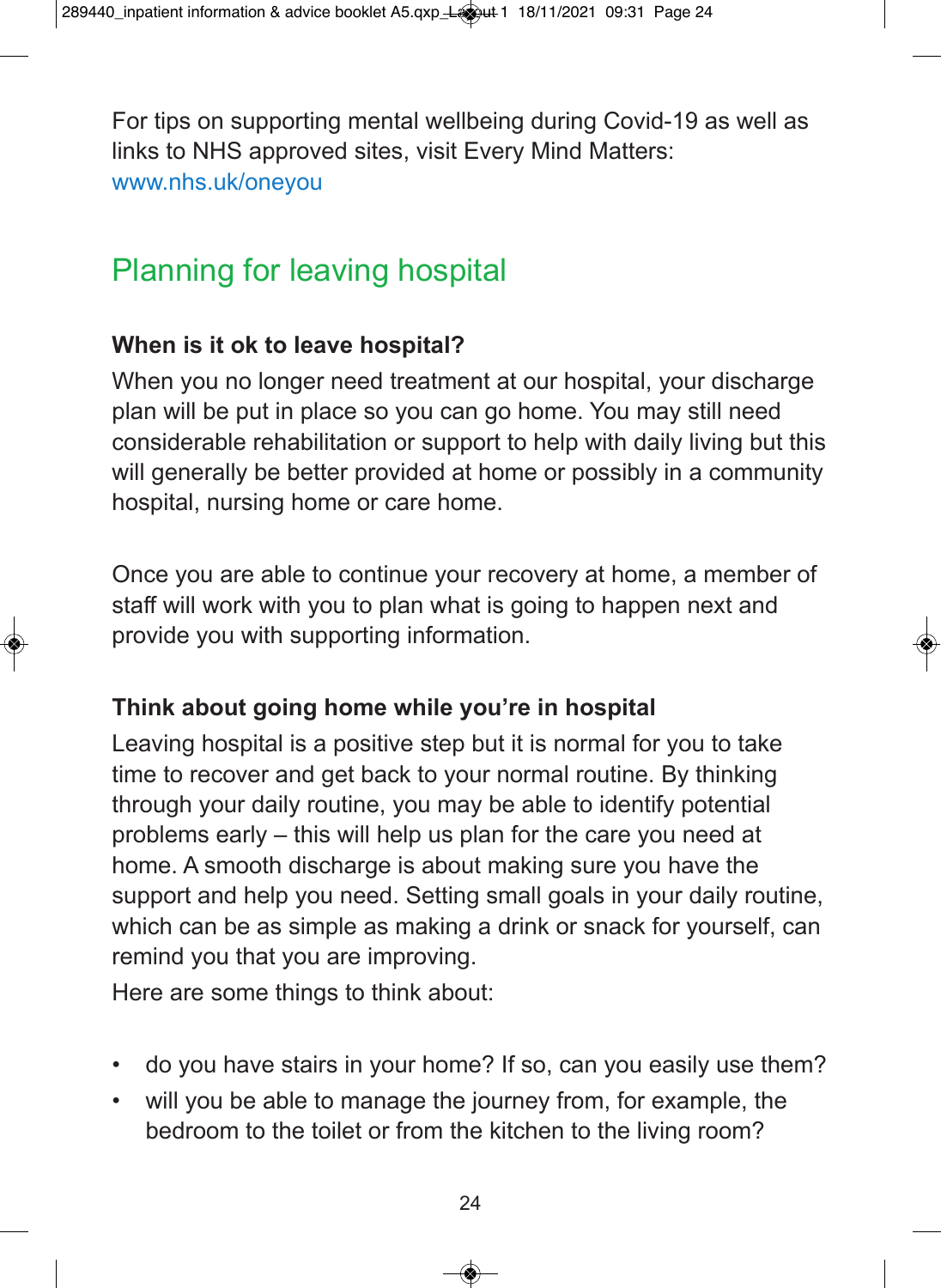- will you be able to get in and out of bed?
- will you be able to get in and out of the bath alone? If you have a shower, will it be safe for you to use?
- will you be able to dress yourself?
- will you need help with your medication when at home?
- are you registered with a GP?
- do you care for someone you live with? If so, will you still be able to care for them? If you have concerns about this, please tell us as early as possible so we can discuss care arrangements
- when will you be able to go back to work? Talk to your hospital doctor about when you can return to work. If you need a medical certificate, the doctor looking after you will be able to arrange this for you

# **Getting ready to leave hospital to go home**

Most patients can return home after their hospital stay without needing lots of additional support in place. Once you have an expected date for discharge, please make arrangements to travel home.

You may need help getting home. If you have a relative or friend who can collect you from hospital, you should arrange this with them ahead of your discharge date. Patients with certain conditions or needs will be able to use hospital transport – please ask your ward staff if you think you might qualify for this.

If possible, ask your family or friends to help make it easier to go back home by:

- bringing in clothes and shoes for you
- stocking your fridge and cupboards with essential items
- putting the heating on, if needed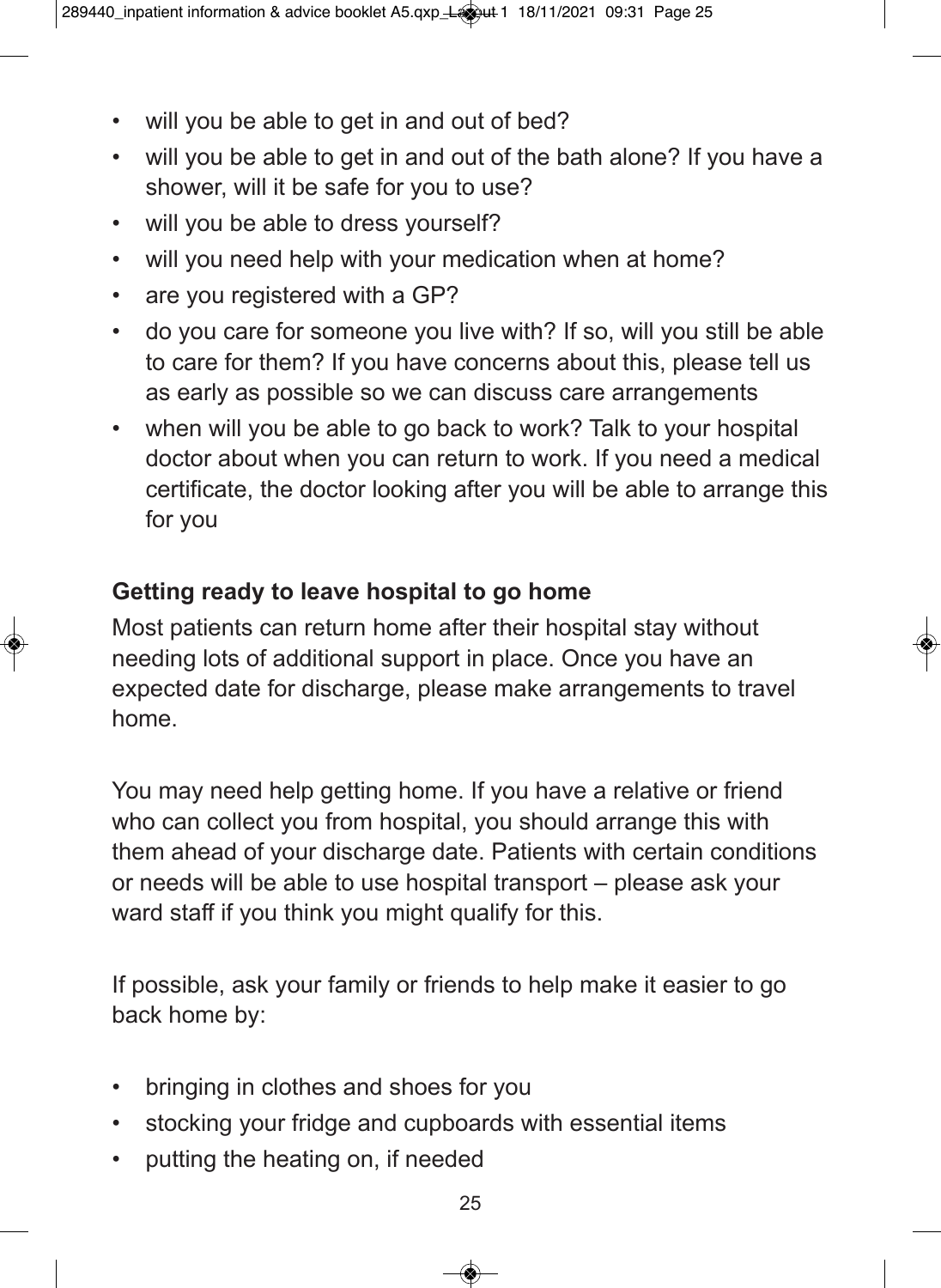- making sure you have your house keys
- making sure you have enough money for the first few days

It is also important that, where possible, your family or friends are able to support you on the day you go home.

Please try to keep two metres distance from others. We know this might not be possible in some situations.

# **Leaving hospital but you need extra support**

Please let the ward team know as soon as possible if you can see any problems with returning home and what extra support you think you might need.

Your clinical team might also feel that you need to have further care or support after your stay in one of our hospitals – with social care or community healthcare at home or care in a rehabilitation unit, nursing home or care home. You might also need to have special equipment or adaptations for your home to enable you to continue to live there safely.

# **What happens if I'm not well enough to return home?**

We will provide those patients who are moving into a care or nursing home after leaving hospital with information about the next stage of their care.

We can support you to share this information with your relatives via email. Unfortunately, patients will not have a choice of which home they will be discharged to at this time.

This is a temporary measure and the placement can be revised once you have been assessed in the placement following discharge. You will be assessed in the care home by health and social care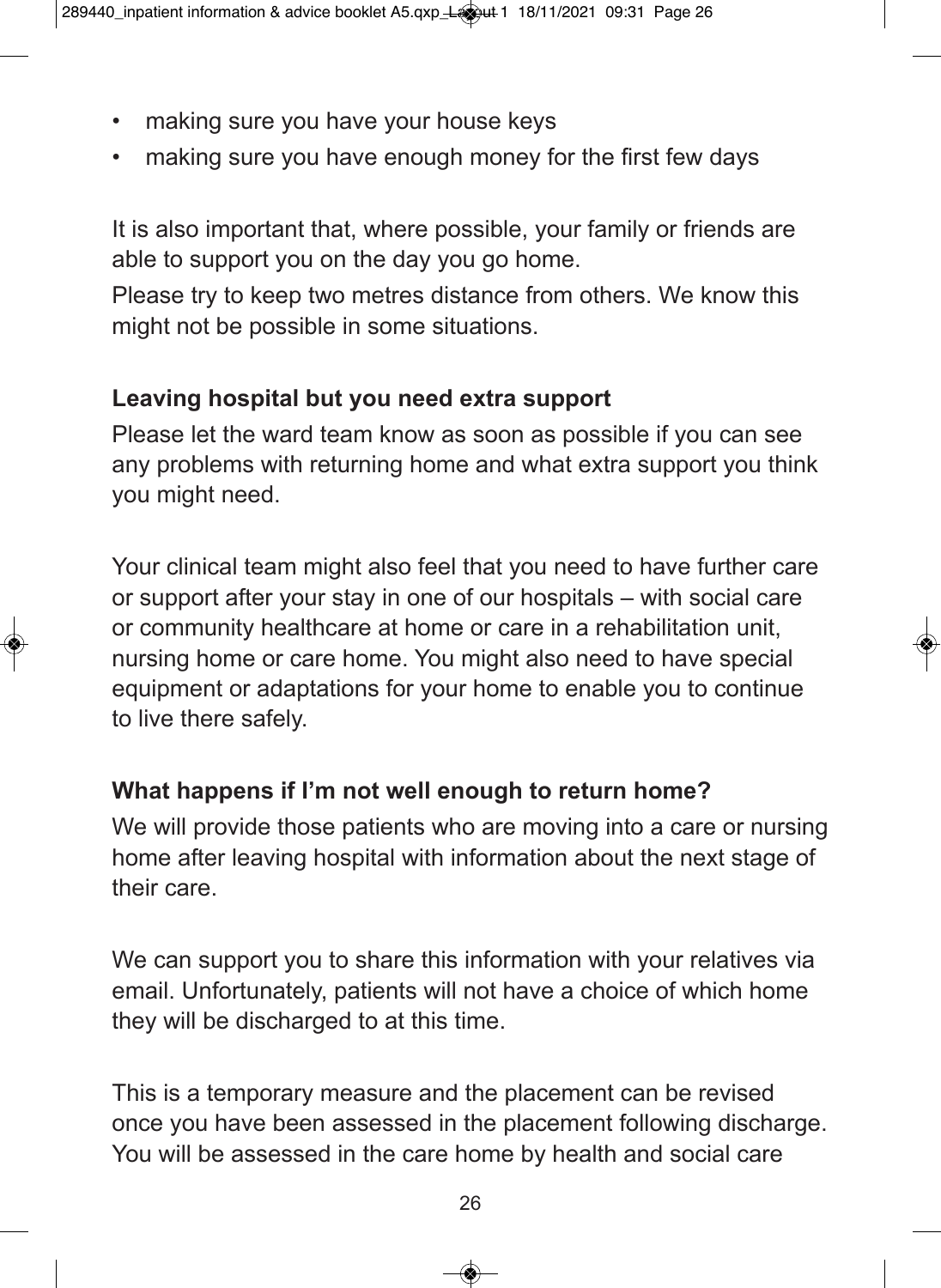professionals with the aim for you to return home where this is possible.

For now, any new or increased care and support services arranged as part of your discharge will be funded by the NHS and therefore are not subject to financial assessment for a contribution by your local authority. However, should you require on-going care and support from adult social care, once the NHS funding has ended, the local authority will carry out a financial assessment for any contribution you need to make towards that care.

# **Our discharge teams support patients who need support to leave hospital**

We have discharge teams covering each of our five hospitals. available seven days a week to help patients with complex needs. Otherwise, your ward team can help you understand your options.

# **Support at home**

# *The British Red Cross*

The British Red Cross offers a service to support vulnerable people living in Hammersmith & Fulham, Kensington and Chelsea, and Westminster when they leave hospital. They provide a range of services including shopping, collecting prescriptions and signposting. Talk to your ward manager if you think this service would help you.

# *Social care and community health support at home*

A social worker or care manager will generally carry out an assessment of your needs either in hospital or as soon as you are discharged from hospital.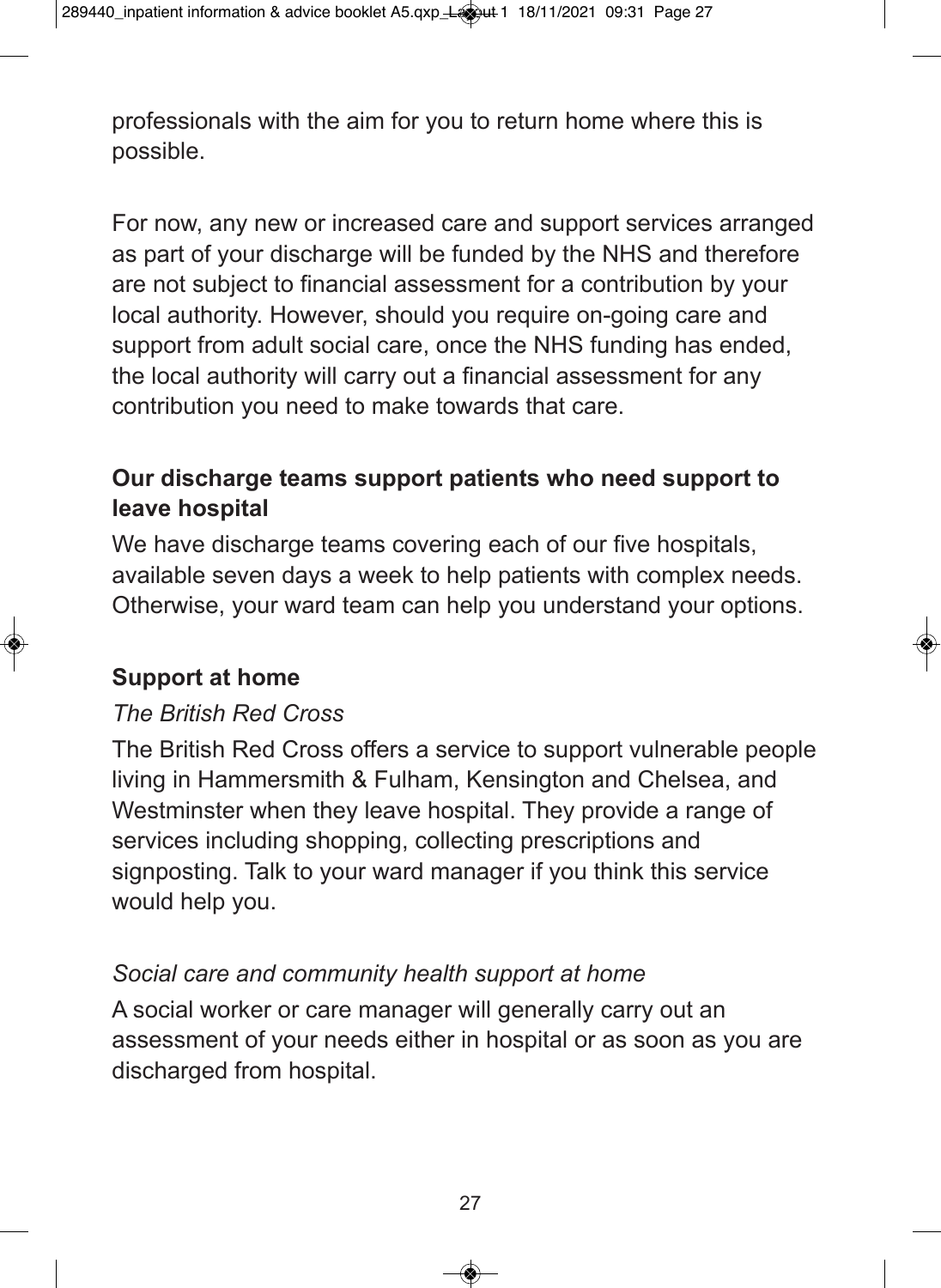Ward staff or the discharge team will work with social services or local community health services to help put arrangements in place for when you leave hospital.

If you need support from district nurses, therapists or specialist diabetic teams at home you will need to be registered with a GP.

# *Home First and discharge to assess*

These are community services that allow you to leave hospital as soon as you are well enough and to have your discharge assessment carried out at home. We want to make sure that you only spend as much time in hospital as necessary.

A member of the community care team will assess you at home within two hours of leaving hospital to make sure you have the right support to help you recover. They will talk to you and see if you have any additional needs and ensure you are fully supported in carrying out daily activities such as washing, dressing and preparing meals.

The kind of support you could be offered includes:

- equipment to help you at home
- regular visits from a home care worker, if required, to help build your confidence in doing things for yourself
- a goal and plan for your care and recovery

How long you receive support depends on your needs.

You will be reviewed a few days after you get home and, if you need on-going support, we will refer you to follow-up services in the community.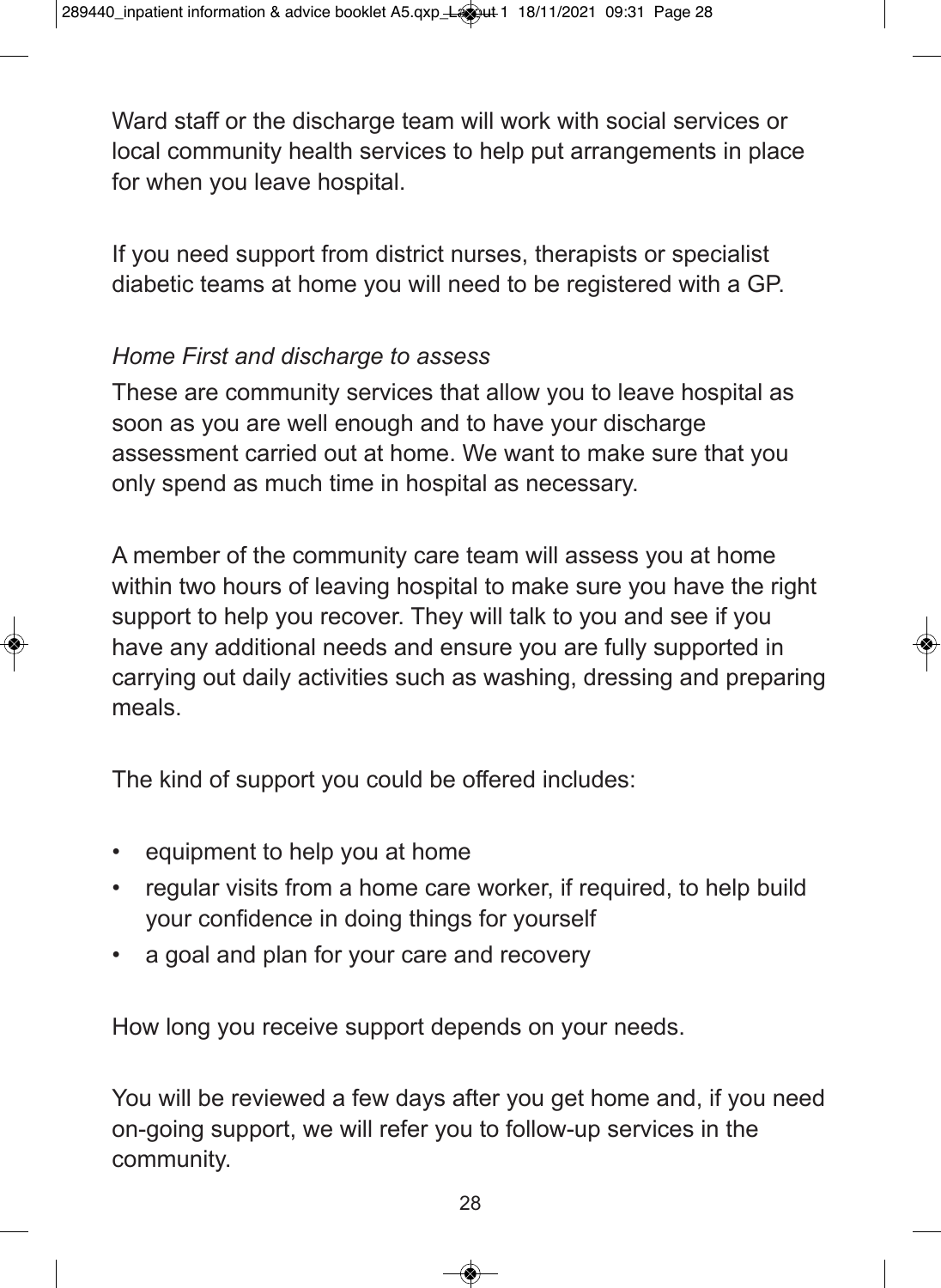# *Discharge to a community hospital*

Following assessment, you may be discharged from one of our hospitals to a community hospital. Community hospitals are focused on helping people who no longer need acute or specialist healthcare but who still need full-time care to continue their recovery or rehabilitation. This is sometimes called 'step down' care.

#### *Discharge to a nursing home or care home*

If we think you need on-going care in a nursing or care home, we will talk to you about why this is the case as well as possible next steps. If this is the route agreed, you will be assessed by a social worker or care manager and offered different options.

We will provide those patients who are moving into a nursing or care home after leaving hospital with information about the next stage of their care. We can support you to share this with your relatives electronically. Unfortunately, patients will not have a choice of care home or nursing home at this time. This is a temporary measure and the placement can be revised once you have been assessed in the placement following discharge. Staff are happy to answer any questions you have about this process.

All patients who are discharged to a nursing or care home will be tested for Covid-19 before they are discharged, unless you have tested positive for Covid-19 in the last 90 days. This includes patients returning to a care home where they previously lived. If your test result is positive for Covid-19 you will either stay in our care, or you may be transferred to another unit, for a period of 14 days of isolation.

After that time, you will no longer be infectious even though you may continue to test positive for up to 90 days. We will let you know if you need a test before leaving hospital. Testing will be done up to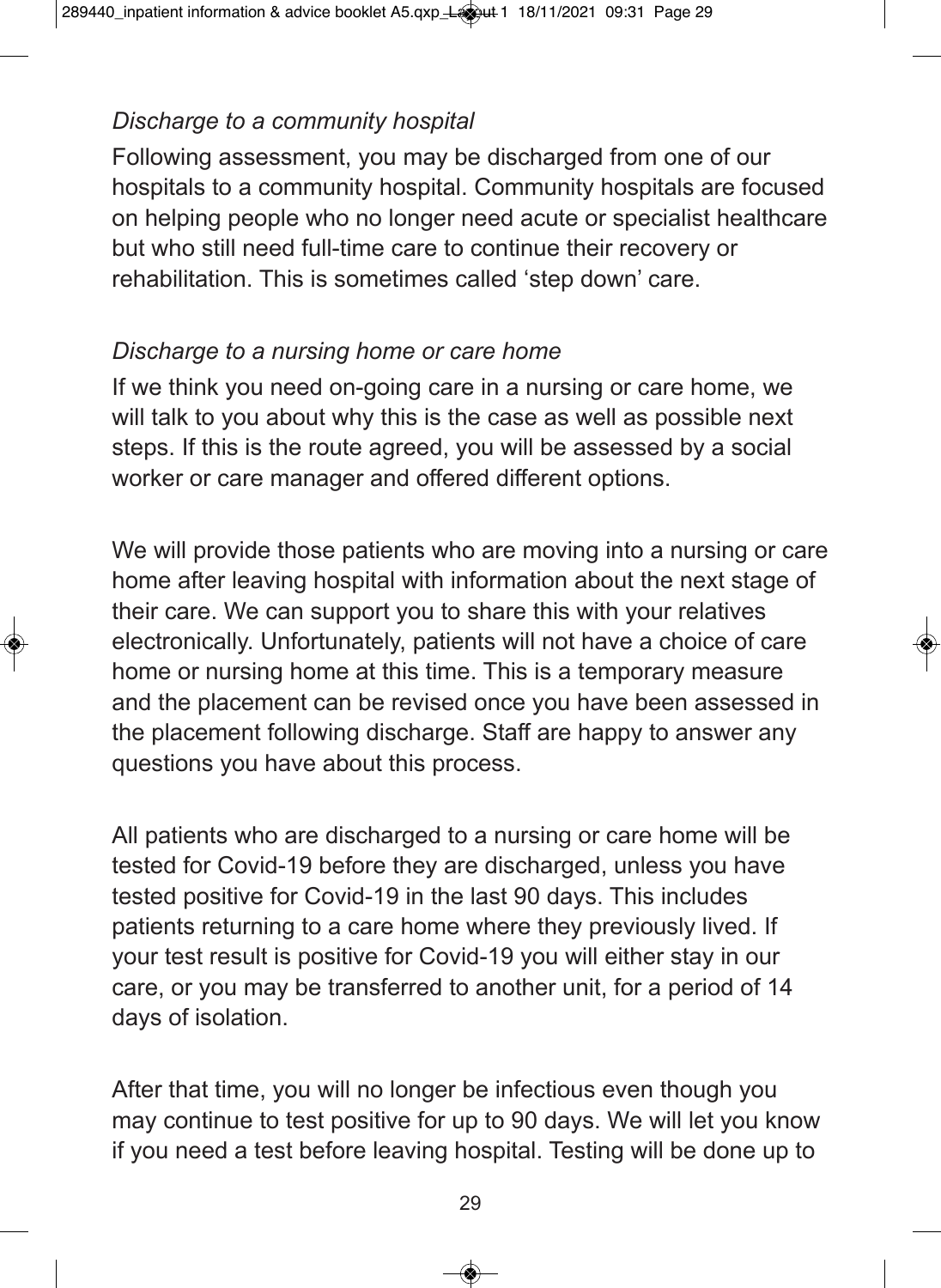48 hours before the planned discharge date to avoid unnecessary delays.

For more information, ask a member of staff for the information leaflet *'Discharge of Covid-19 patients who live in a residential facility or have external carers'.* 

# **The process of leaving hospital – on the day and next steps**

We try to make sure as many hospital discharges as possible take place in the morning, before midday. This means you have the best part of the day to settle into whatever is the next step for you. It also means that we make best use of our inpatient beds by ensuring they are ready for new patients.

There are a few things we need to do to ensure your discharge goes smoothly on the day:

- make sure you have a copy of your on-going care plan, if you need one; if you are being discharged to a nursing home or care home, we will also give them a copy of the plan
- ensure you have all the equipment you need and know how to use it; if you need on-going supplies, you should know where to get them and who to contact if you need help
- give you any medication you need and make sure you know how and when to take it. You will receive at least two weeks' supply of any new medication; your GP will be able to give you prescriptions for further supplies of medication
- give you a copy of your 'discharge summary' and send one to your GP electronically. Your discharge summary will describe the care you've had with us, the results of any tests and any medication you have been prescribed. It will also contain any information about isolation guidelines on leaving hospital if you have improving Covid-19 symptoms or have tested positive for Covid-19, as well as guidance for carers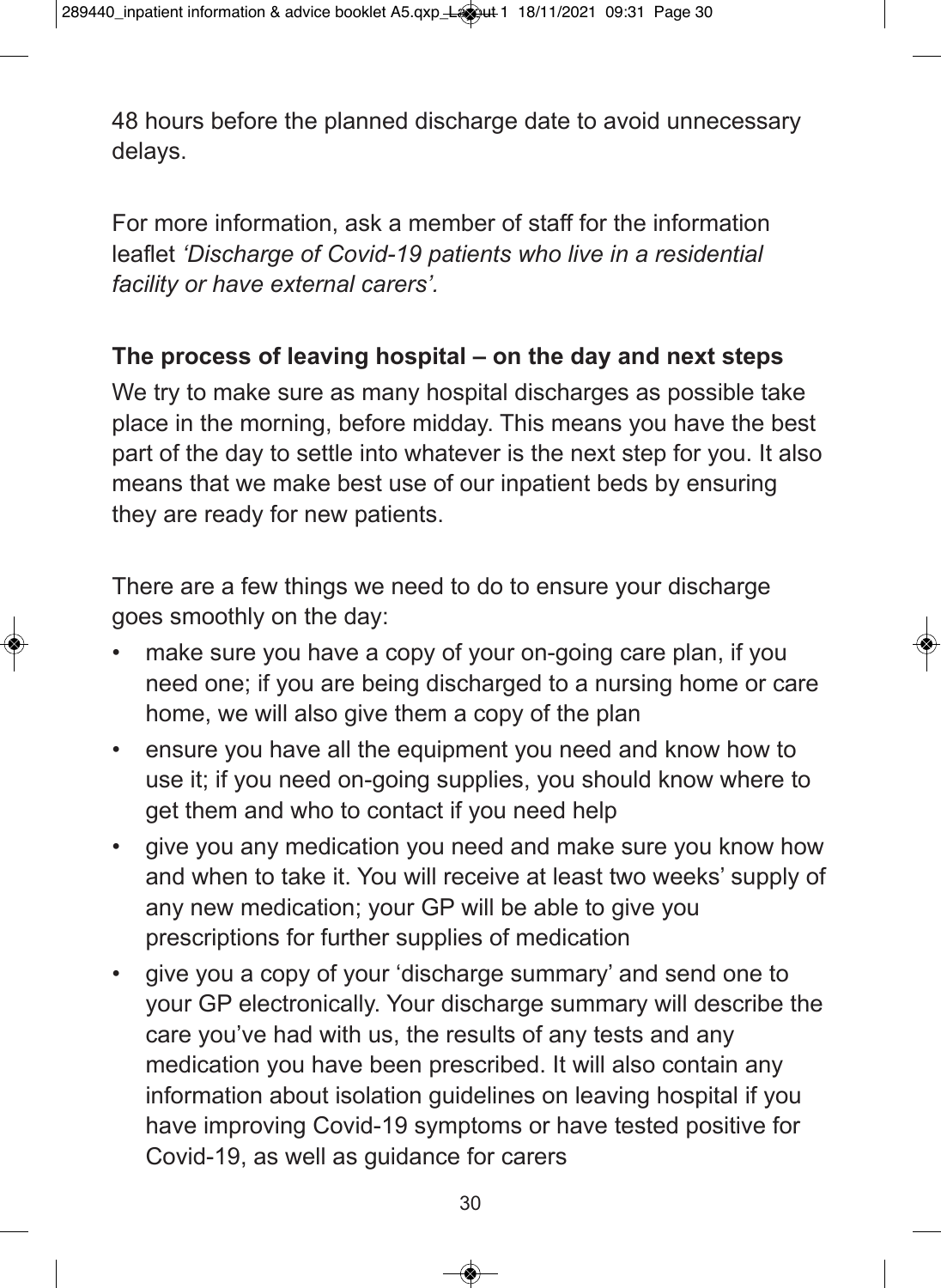Please make sure you ask us for any medical certificates you may need, for example, so that you can have time off work to recover, before your day of discharge. You should also know who to contact once you get home if you have any urgent questions or concerns.

We look to get all of these actions sorted out early so that we don't delay your discharge. We also try to make other practical arrangements, such as transport, in good time too.

You will be asked to wear a surgical mask on your journey home from hospital. If you cannot wear a mask, please speak to your clinical team. Your clinical team will tell you about any additional protection that you or anyone involved in your transfer home, including relatives, friends, ambulance staff or taxi drivers may need. This will support your recovery and protect others around you from risk of infection.

# **Discharge for patients with Covid-19**

If you are discharged with symptoms of Covid-19 or have tested positive for Covid-19 we will give you information that is relevant to your current living situation, including self-isolation guidance. It is important that you read and follow this advice as you may still have live Covid-19 in your body after your symptoms have cleared up and you are ready to go home. A member of staff will go through this information with you to help you understand what you need to do when you leave hospital.

# **Emotional support**

After leaving hospital, you may find that you feel down or low at times or have upsetting memories or thoughts about your hospital stay. It is normal to have emotional concerns.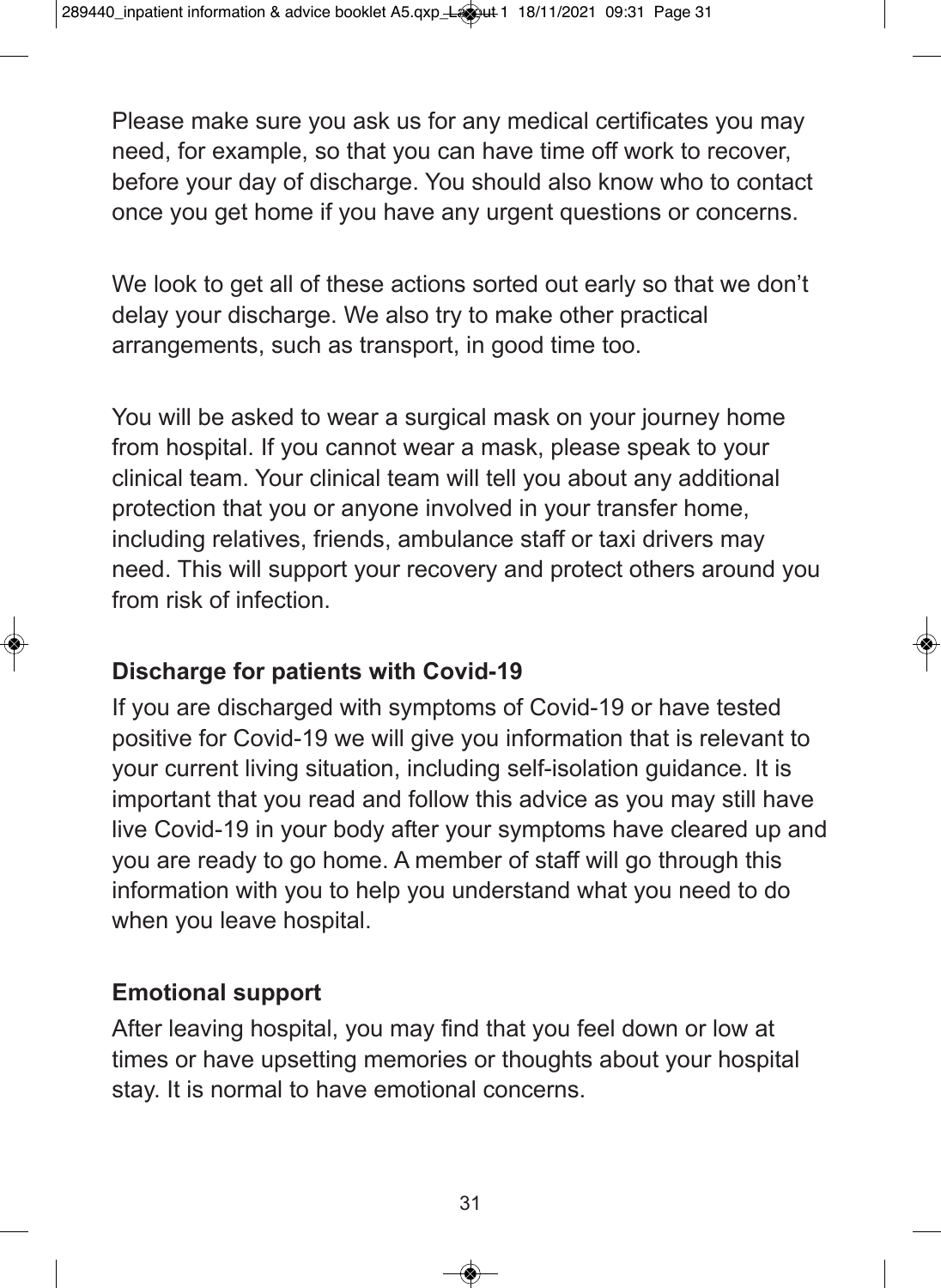Remind yourself of any coping strategies you have used during difficult times in the past. It can help to talk to someone you trust about these feelings. It might also be helpful to tell your GP or healthcare team about any difficulties you are experiencing.

# Extra help and services

# **Wellbeing support**

For tips on supporting mental wellbeing during Covid-19 as well as links to NHS approved sites, visit Every Mind Matters: www.nhs.uk/oneyou

If you have concerns about you emotional wellbeing you should speak to your GP.

# **Carers**

We recognise the importance of working in partnership with carers so that they receive the support they need to help our patients. Speak to the nurse in charge if you have, or are, a carer.

# **Dementia support**

Being in hospital can be difficult for patients with dementia and so we have a dedicated dementia team made up of five specialist nurses who provide additional support, advice, information and bespoke nutritional support for people with dementia and their families.

Anyone can refer an inpatient to the dementia team, including carers, family members or patients themselves. The team is available from 09.00 to 17.00 to provide information, support and advice about the care of people with dementia in our hospitals. Call **079 9054 0358** or email imperial.dementia@nhs.net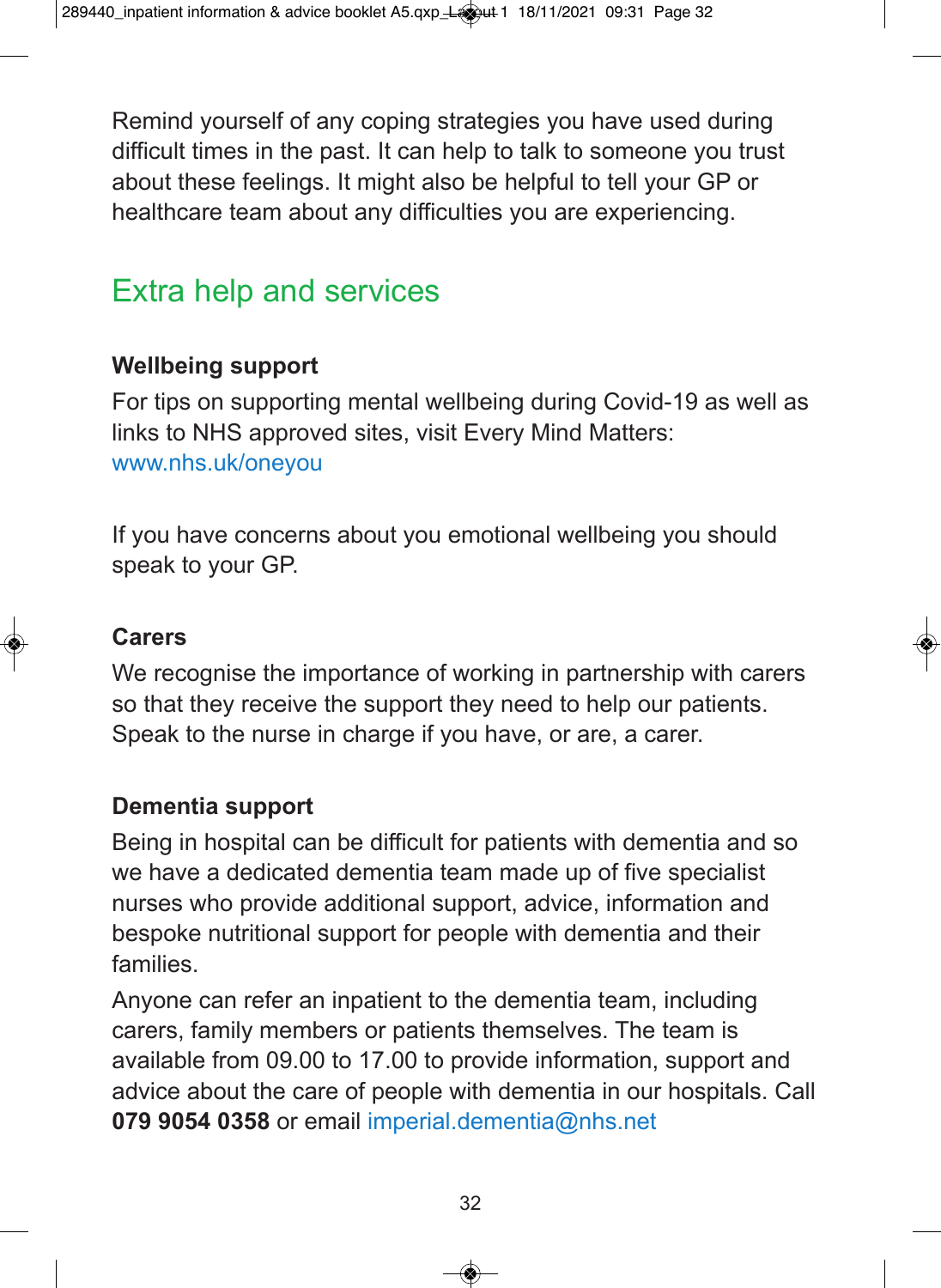# **Interpreting and sign language**

If you need an interpreter during your stay, please ask a member of staff on the ward and tell them which language and dialect you need. A video call or telephone interpreter can then be arranged for you.

# **Patients with learning disabilities**

We advise all patients with learning disabilities to bring a carer on the day of your admission to help us understand your needs and preferences. Please also bring your hospital passport if you have one. To contact the learning disability team please email: imperial.disability@nhs.net

#### **Information in other formats**

If you need information in other formats such as easy read, please email imperial.accessible.information@nhs.net or ask your nurse to email for you.

# **Extra support at home**

If you did not arrange help from social services before you left hospital but are having trouble managing at home, please contact your local social services department to arrange an assessment of your needs.

# **Care Information Exchange**

The Care Information Exchange is our secure patient web application. You can access it online to view your blood tests, scan results, letters and your appointment dates. It is available to any patient at this Trust. To find out more or to register for an account please visit: www.imperial.nhs.uk/my-records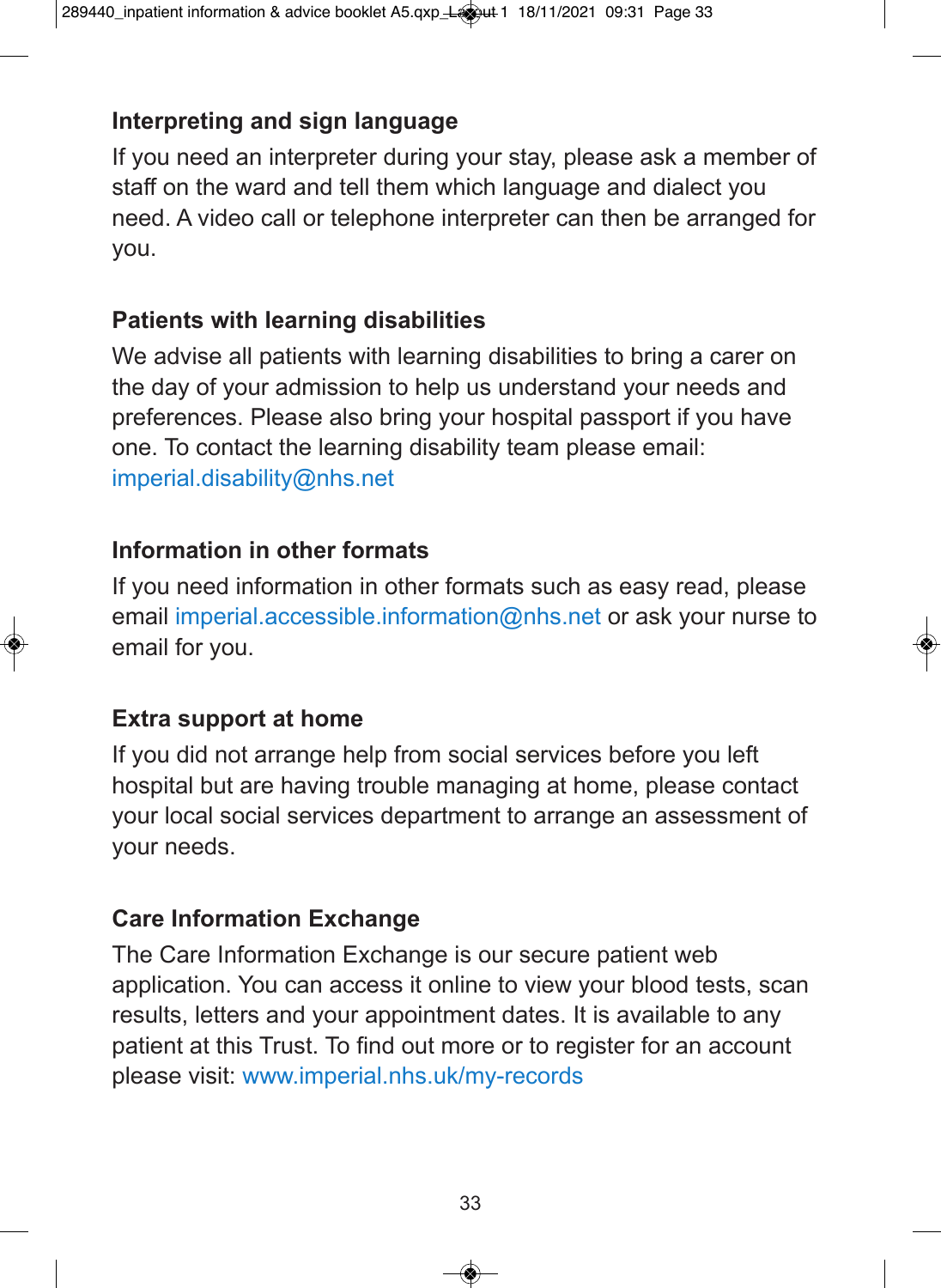# **Spiritual and pastoral care**

During times of illness, uncertainty and change, many draw deeply from their own faith tradition, whilst others simply want a listening ear. Chaplains work as part of the wider healthcare teams across our hospitals. Our team includes Anglican, Catholic, Jewish and Muslim chaplains. We can also help put you in touch with your own faith leader. The team is available from 09.00 to 17.00, Monday to Friday.

If you would like to arrange for the chaplain to visit you, please speak to a member of the ward team or call the spiritual and pastoral care service directly:

- Charing Cross Hospital: **020 3311 1056**
- Hammersmith and Queen Charlotte's & Chelsea hospitals: **020 3313 4574**
- St Mary's Hospital: **020 3312 1508**

The chaplaincy team also provide a 24/7 emergency service for end of life situations or for people who are experiencing extreme distress. If you feel your need is urgent, please speak to a member of the ward team and they will contact the on-call chaplain.

# **Chapels and prayer rooms**

There are chapels and prayer rooms on each site, available for use by staff, patients who are able to leave their wards, and those visiting patients. They are open during normal working hours for private prayer and reflection. As the prayer rooms and chapels are on the hospital sites, everyone attending must wear a face mask and keep two metres apart from others during acts of worship and private use.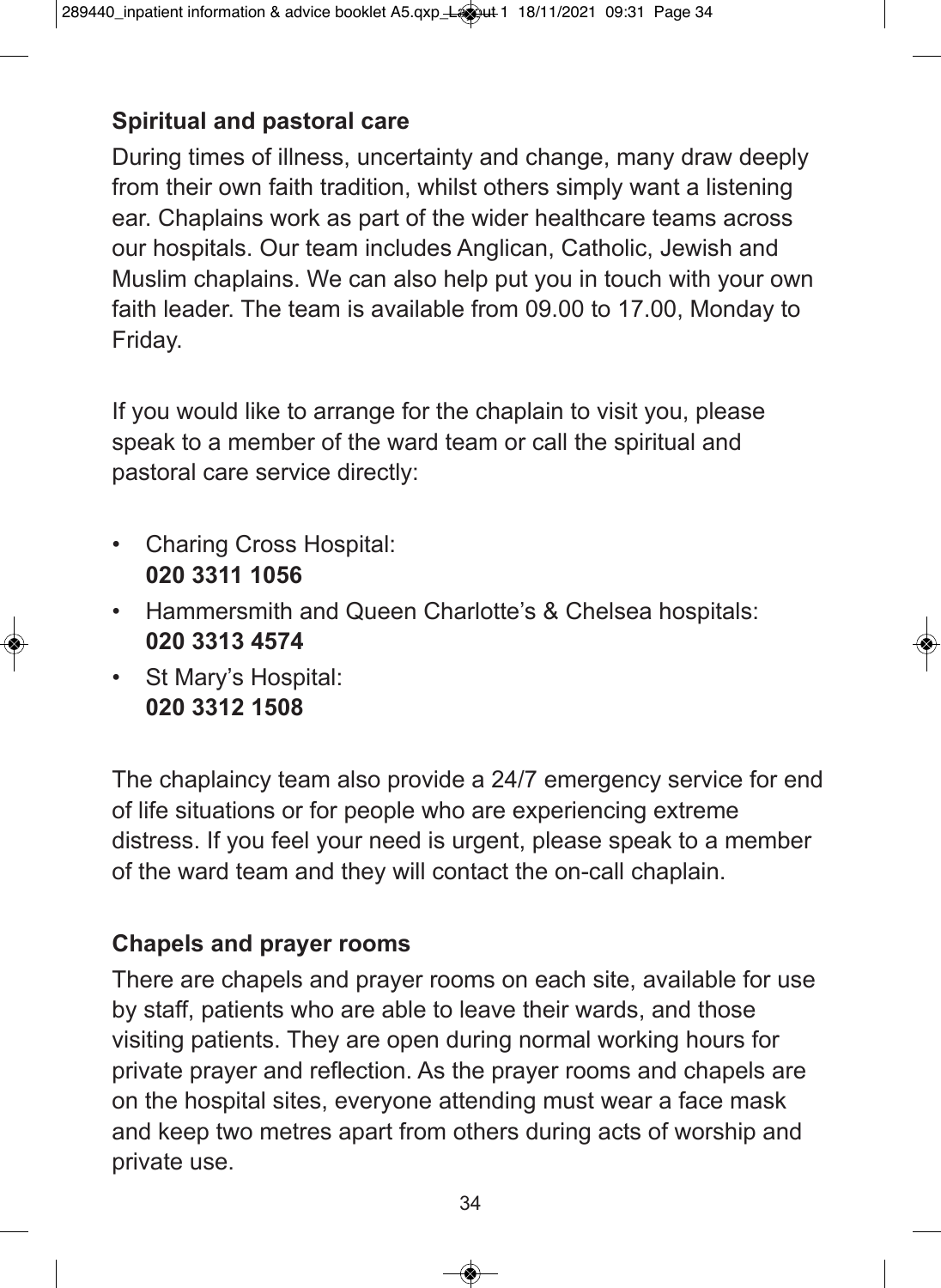# **Chapel services and Jumma Prayers**

Please visit our website for a timetable of our chapel services and Jumma Prayers: www.imperial.nhs.uk/patients-and-visitors/helpand-support

#### **Comments, concerns and complaints**

If you have any suggestions or comments about your stay, please either speak to a member of ward staff or contact the patient advice and liaison service (PALS) on **020 3312 7777** (10.00-16.00, Monday to Friday). You can also email PALS at imperial.pals@nhs.net The PALS team will listen to your concerns, suggestions or queries and are often able to help solve problems on your behalf.

Alternatively, if you wish to make a formal complaint, contact our complaints department:

Complaints department Fourth floor, Salton House St Mary's Hospital Praed Street London W2 1NY Email: ICHC-tr.Complaints@nhs.net Telephone: **020 3312 1337 / 1349**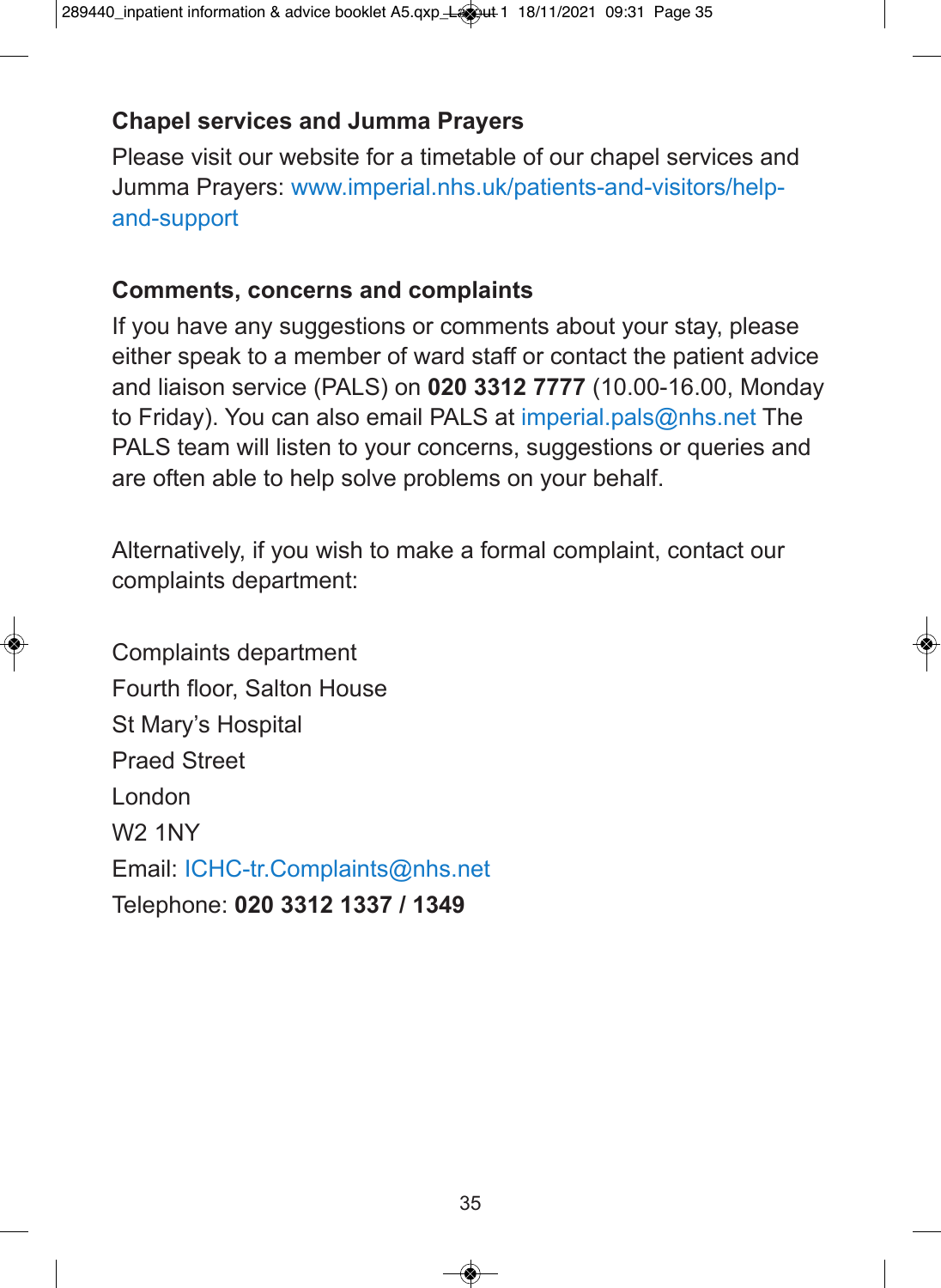# Helping us to improve and do more

There are lots of ways you can feedback, stay in touch or get involved. Send an email to imperial.involvement@nhs.net and we'll share information on roles, patient groups and events that might interest you. We'll also sign you up to our bi-monthly newsletter that includes news and updates on the Trust to ensure you receive regular information on these opportunities.

There are lots of other ways you can feedback, stay in touch or get involved.

#### **Friends and family test**

Overall how was your experience of our service? Let us know by completing our anonymous friends and family test. Your comments will help us to make changes and take immediate action when there is a problem. You can give your feedback using the inpatient form on our website:

www.imperial.nhs.uk/about-us/how-we-are-doing/patient-experience

Or you can complete the form on an iPad on the ward – ask a staff member about this.

We will also send you a text message with a link to the survey.

#### **Staff 'Make a Difference' awards**

'Make a Difference' is our staff recognition scheme. It rewards the hard work, dedication and achievements of those individuals that go out of their way to exceed your expectations. So if someone has made a difference to you, why not show them!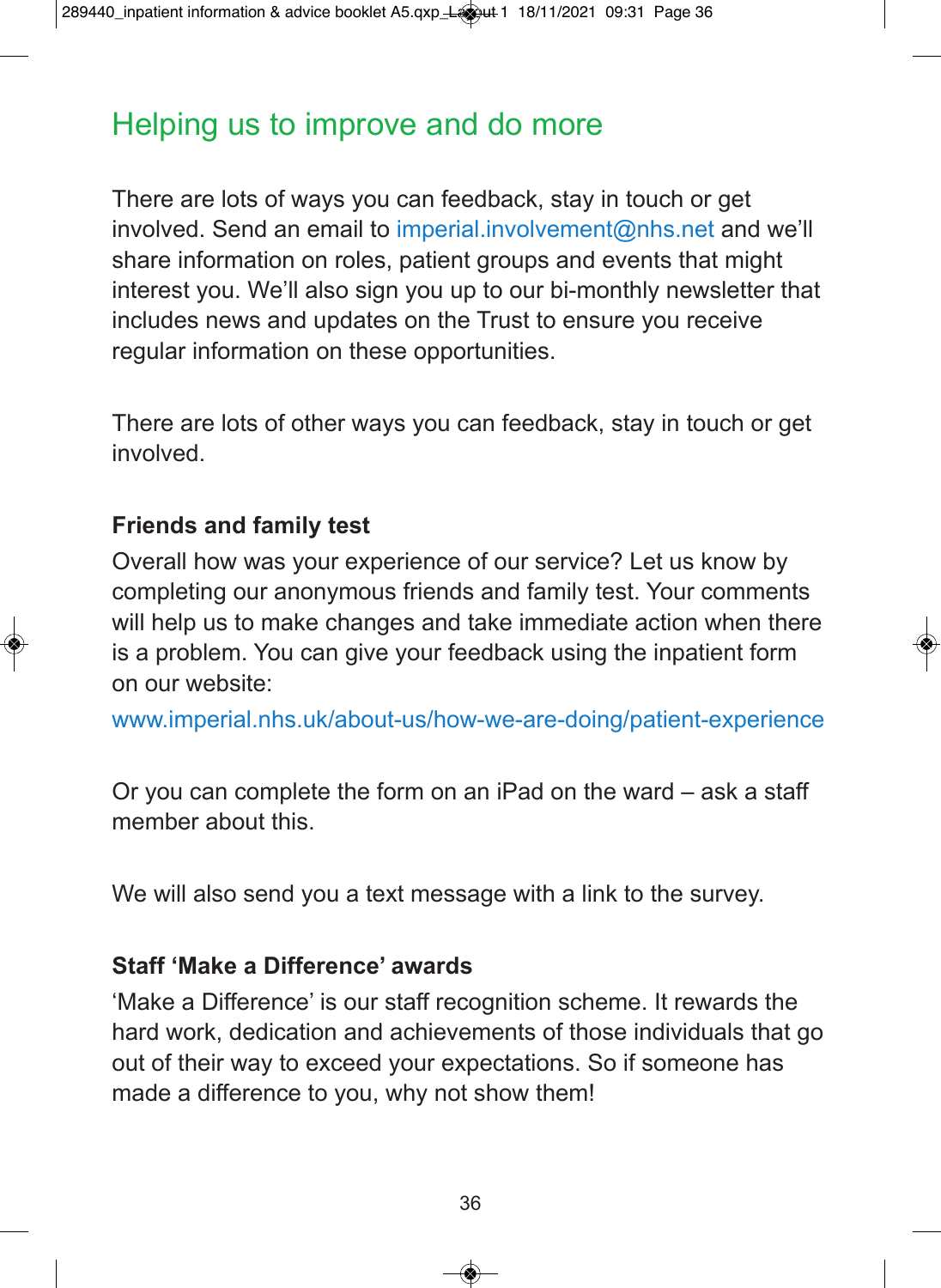*How to make a nomination* You can nominate a member of staff by: sending us an email: imperial.MakeADifference@nhs.net

sending your nomination by post:

Pay and reward officer Department of people and organisational development Imperial College Healthcare NHS Trust Fifth floor Salton House St Mary's Hospital, Praed Street London W2 1NY

calling us on: **020 3312 7563**

#### **Volunteer**

Volunteers are a valued part of our NHS family and play an essential role in helping our hospitals do more.

Many of our volunteers take part to support their local community or to give back to hospital staff after experiencing outstanding care. Others get involved to develop their communication skills, learn about therapy techniques or gain experience in a healthcare environment.

Imperial Health Charity manages volunteering on behalf of the Trust, offering a variety of roles within each of our hospitals. These include helping patients find their way, giving out information and supporting staff and patients on wards.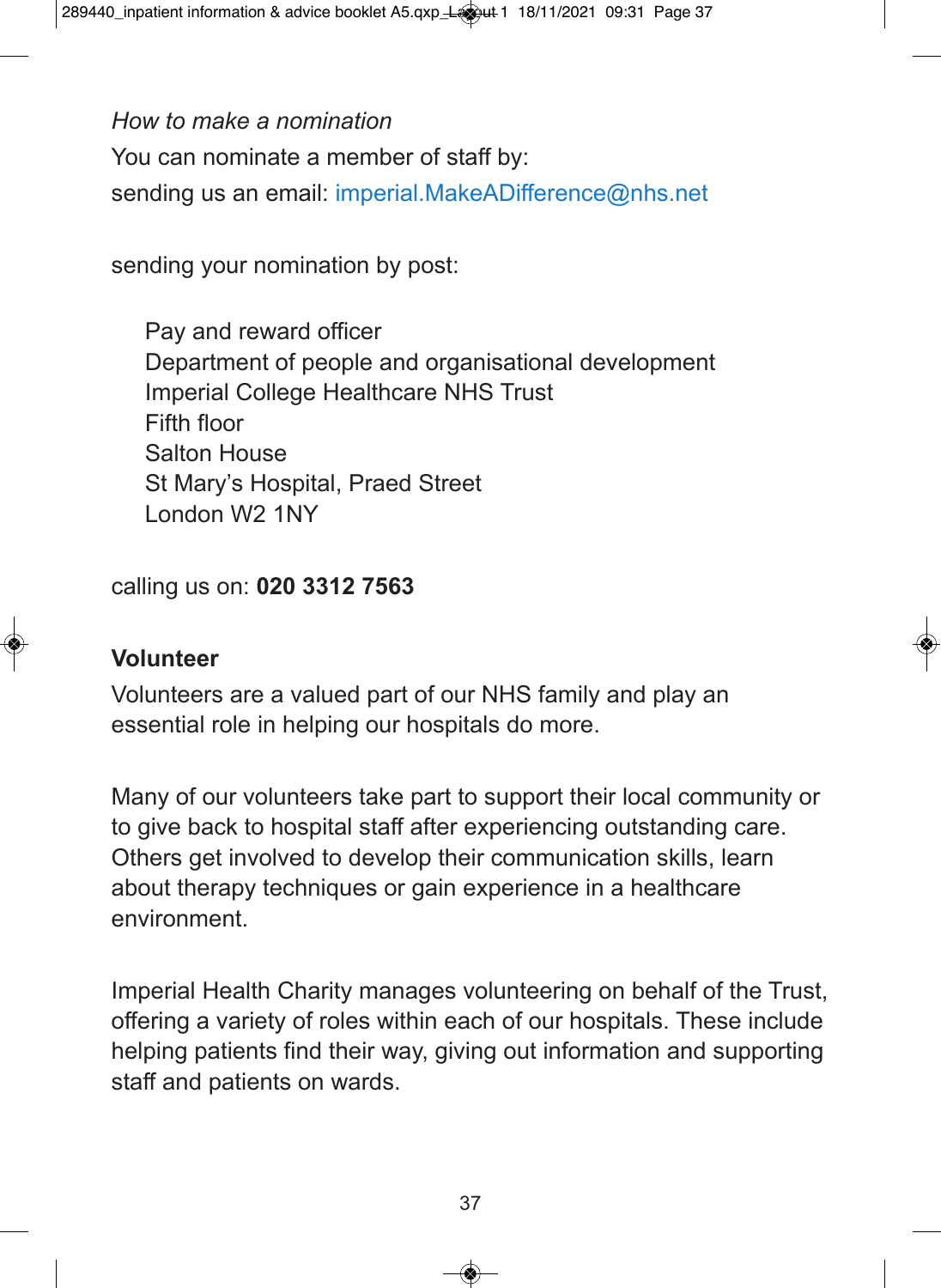To find out more about the latest volunteering opportunities in our hospitals, visit Imperial Health Charity's website: www.imperialcharity.org.uk/volunteer

For general volunteer roles, applicants must be at least 18 years old. However, Imperial Health Charity also runs a Youth Volunteering Programme for those aged 16 to 25.

#### **Fundraising**

Imperial Health Charity is our dedicated charity. It helps our hospitals do more through grants, arts, volunteering and fundraising. The charity funds major redevelopments, research and medical equipment, as well as helping patients and their families at times of extreme financial difficulty.

In response to Covid-19, Imperial Health Charity is providing additional support to help our hospital staff cope with the extraordinary demands of fighting the virus as well as vulnerable patients who face sudden and unexpected financial difficulties as a result of their hospital stay. To find out more about the Charity's Covid-19 fundraising appeal, please visit: www.imperialcharity.org.uk/covid

If you would like to make a donation, you can choose where your money is spent. You can donate to a particular hospital, ward or department, or to one of the charity's fundraising campaigns.

You can find out more and make a donation via the charity's website: www.imperialcharity.org.uk/donate or you can contact the charity's fundraising team by calling **020 3640 7766** or email: fundraising@imperialcharity.org.uk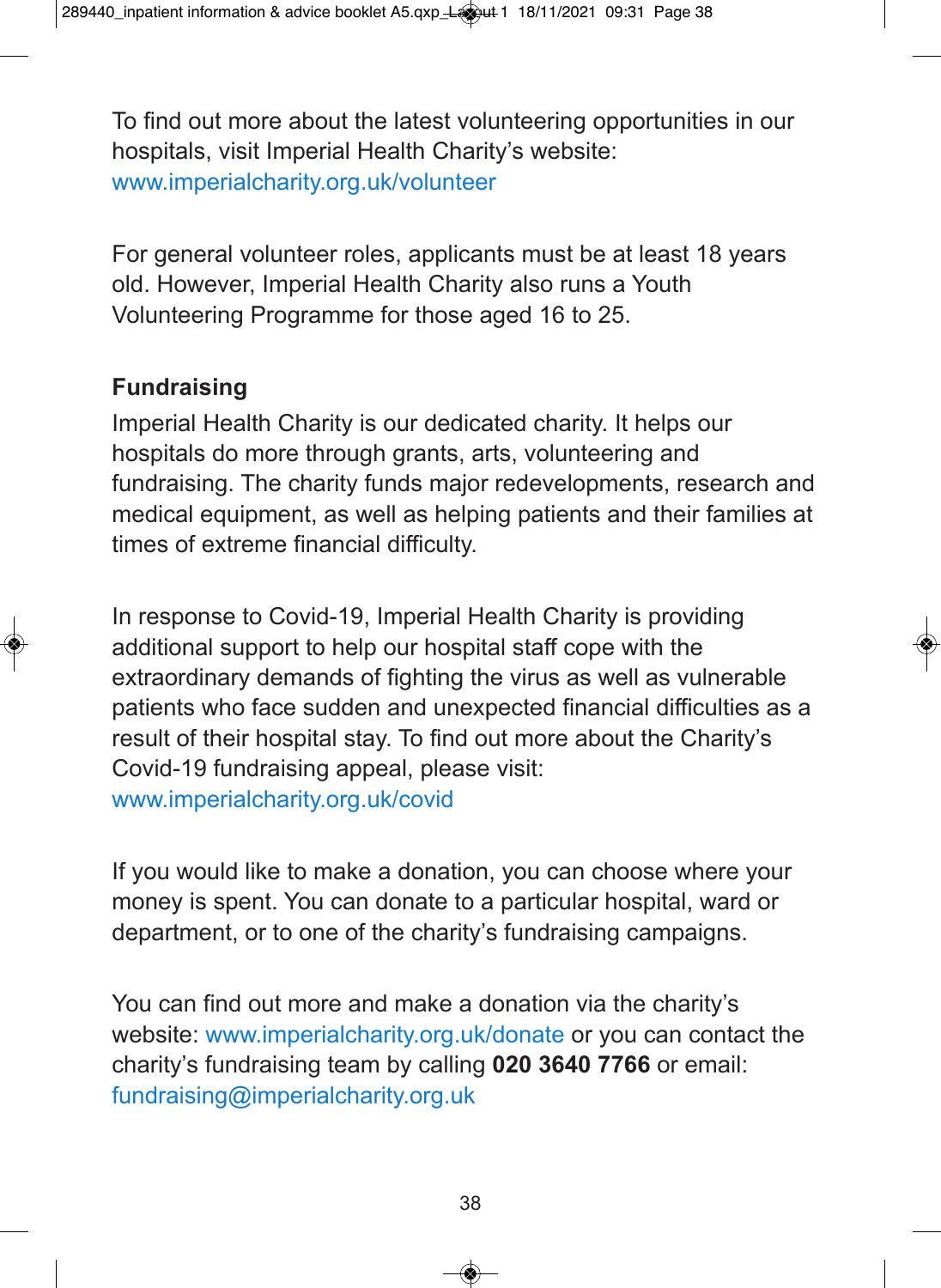# **Notes**